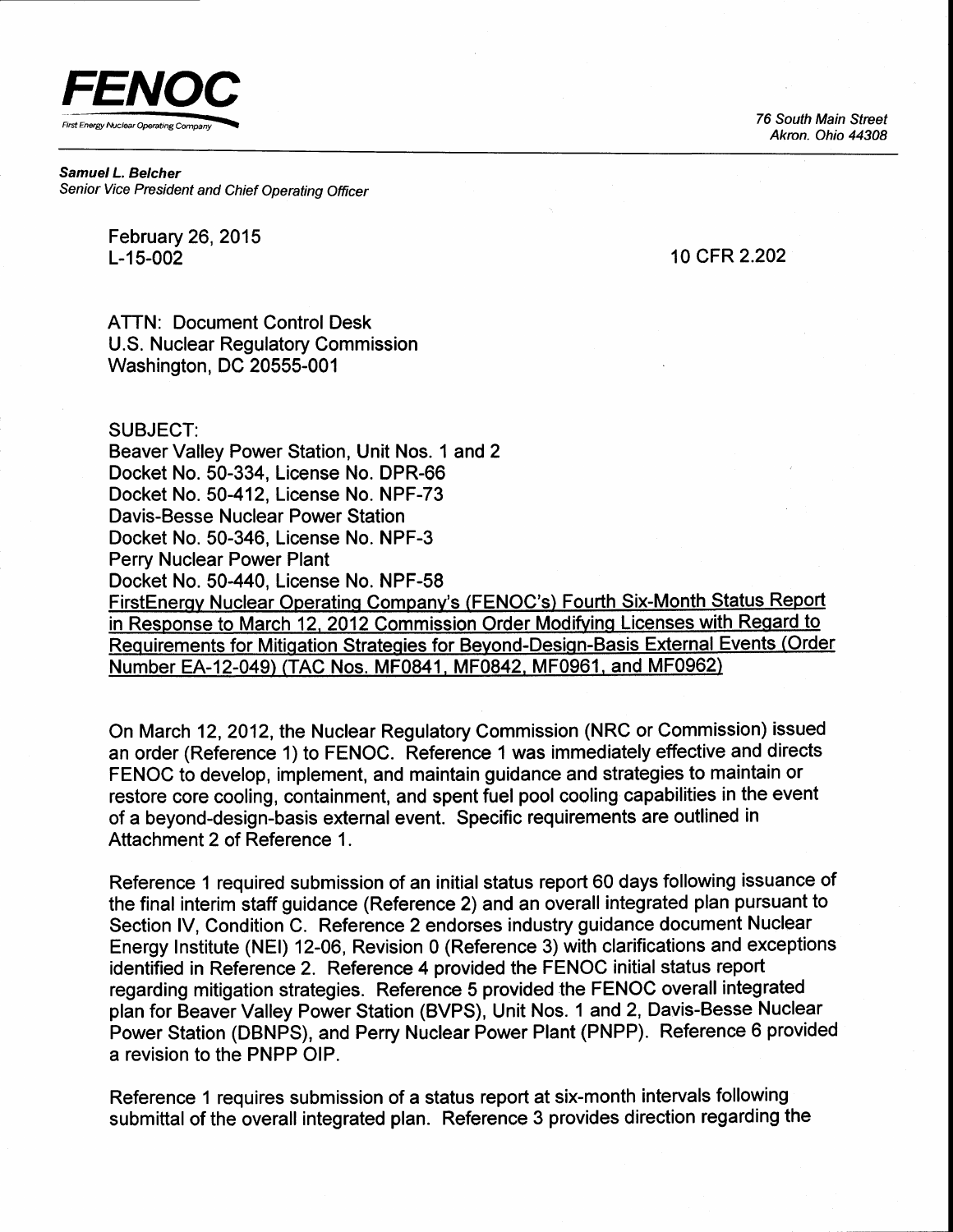Beaver Valley Power Station, Unit Nos. 1 and 2 Davis-Besse Nuclear Power Station Perry Nuclear Power Plant L-15-002 Page 2

content of the status reports. The purpose of this letter is to provide the fourth six-month status report pursuant to Section lV, Condition C.2, of Reference 1, that delineates progress made in implementing the requirements of Reference 1. The attached reports for BVPS, DBNPS, and PNPP (Attachments 1,2, and 3, respectively) provide an update of milestone accomplishments since the last status report, including any changes to the compliance method, schedule, or need for relief/relaxation and the basis, if any.

This letter contains no new regulatory commitments. If you have any questions regarding this report, please contact Mr. Thomas A. Lentz, Manager - Fleet Licensing, at 330-315-6810.

I declare under penalty of perjury that the foregoing is true and correct. Executed on February  $2\xi$ , 2015.

Respectfully,

Samuel L. Belcher

Attachments:

- 1. Beaver Valley Power Station Fourth Six-Month Status Report for the Implementation of Order EA-12-049, Order Modifying Licenses with Regard to Requirements for Mitigation Strategies for Beyond-Design-Basis External Events
- Z. Davis-Besse Nuclear Power Station Fourth Six-Month Status Report for the Implementation of Order EA-12-049, Order Modifying Licenses with Regard to Requirements for Mitigation Strategies for Beyond-Design-Basis External Events
- 3. Perry Nuclear Power Plant Fourth Six-Month Status Report for the Implementation of Order EA-1 2-049, Order Modifying Licenses with Regard to Requirements for Mitigation Strategies for Beyond-Design-Basis External Events

References:

- 1. NRC Order Number EA-12-049, Order Modifying Licenses with Regard to Requirements for Mitigation Strategies for Beyond-Design-Basis External Events, dated March 12,2012
- 2. NRC Interim Staff Guidance JLD-ISG-2012-01, Compliance with Order EA-12-049, Order Modifying Licenses with Regard to Requirements for Mitigation Strategies for Beyond-Design-Basis External Events, Revision 0, dated August 29, 2012
- 3. NEI 12-06, Diverse and Flexible Coping Strategies (FLEX) lmplementation Guide, Revision 0, dated August 2012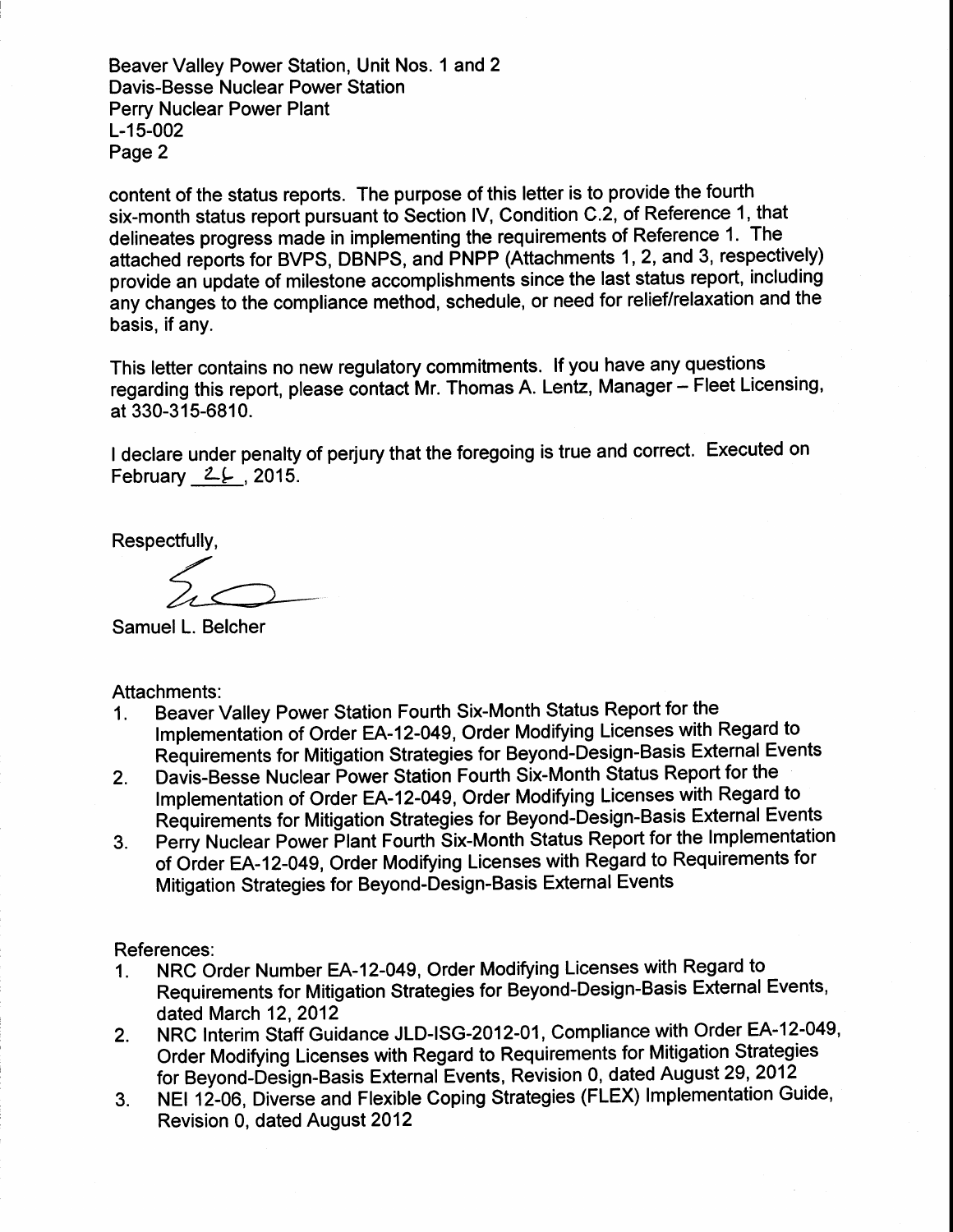Beaver Valley Power Station, Unit Nos. 1 and 2 Davis-Besse Nuclear Power Station Perry Nuclear Power Plant L-15-002 Page 3

- 4. FirstEnergy Nuclear Operating Company's (FENOC's) Initial Status Report in Response to March 12, 2012 Commission Order Modifying Licenses with Regard to Requirements for Mitigation Strategies for Beyond-Design-Basis External Events (Order Number EA-12-049), dated October 26,2012
- 5. FirstEnergy Nuclear Operating Company's (FENOC's) Overall Integrated Plan in Response to March 12, 2012 Commission Order Modifying Licenses with Regard to Requirements for Mitigation Strategies for Beyond-Design-Basis External Events (Order Number EA-12-049), dated February 27,2013
- 6. FirstEnergy Nuclear Operating Company's (FENOC's) Revision of Overall Integrated Plan for Perry Nuclear Power Plant in Response to March 12, 2012 Commission Order Modifying Licenses with Regard to Requirements for Mitigation Strategies for Beyond-Design-Basis External Events (Order Number EA-12-049), dated September 25, 2014.

cc: Director, Office of Nuclear Reactor Regulation (NRR) **NRC Region I Administrator** NRC Region lll Administrator NRC Resident Inspector (BVPS) NRC Resident Inspector (DBNPS) NRC Resident Inspector (PNPP) NRC Project Manager (BVPS) NRC Project Manager (DBNPS) NRC Project Manager (PNPP) Ms. Jessica A. Kratchman, NRR/JLD/PMB, NRC Director BRP/DEP (without Attachments) Site BRPIDEP Representative (without Attachments) Utility Radiological Safety Board (without Attachments)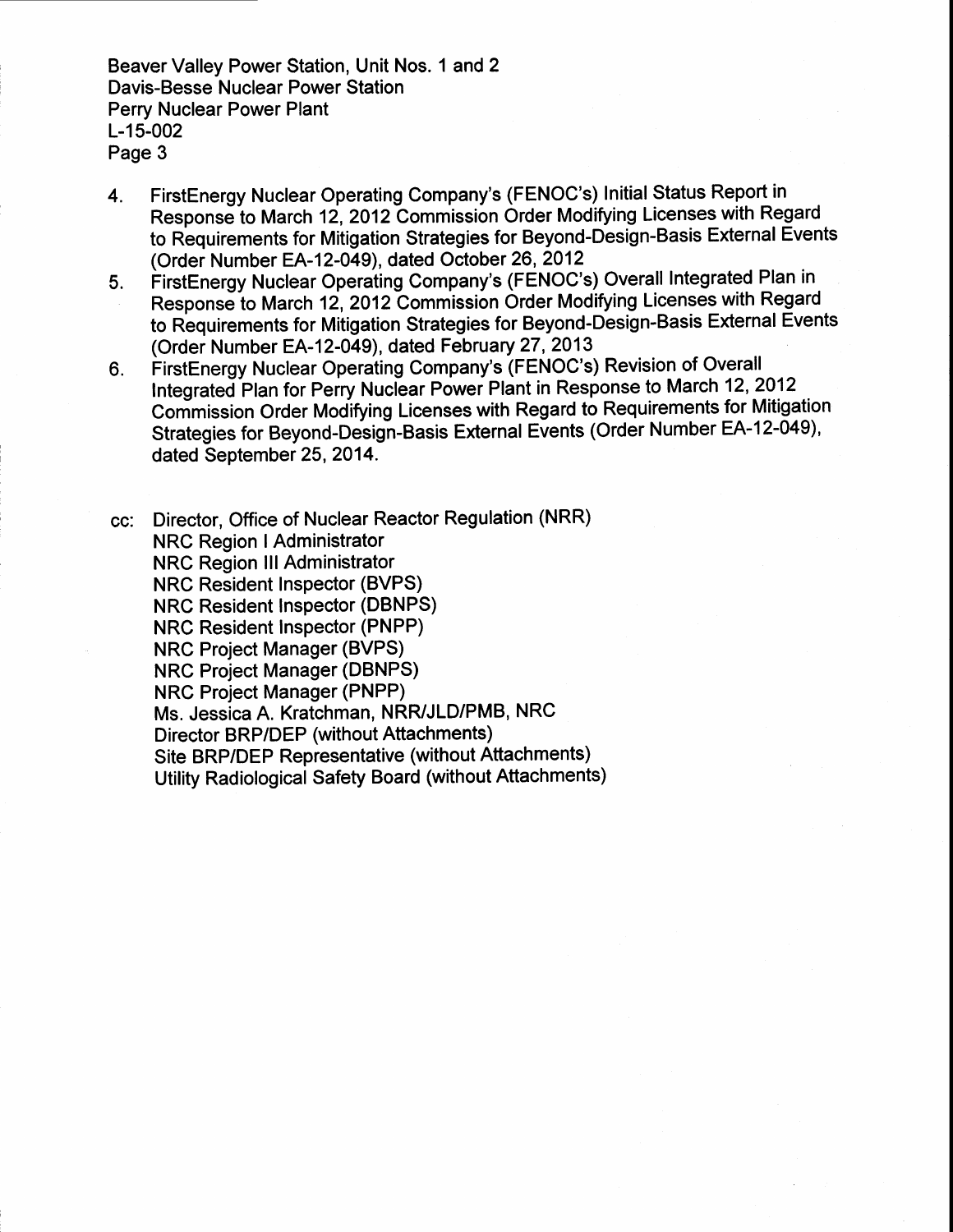#### Attachment 1 L-15-002

#### Beaver Valley Power Station Fourth Six-Month Status Report for the Implementation of Order EA-12-049, Order Modifying Licenses with Regard to Requirements for Mitigation Strategies for Beyond-Design-Basis External Events Page 1 of 8

### **1 Introduction**

FirstEnergy Nuclear Operating Company (FENOC) developed an Overall Integrated Plan (OIP) for Beaver Valley Power Station, Unit Nos. 1 and 2 (Reference 1 in Section 8), documenting the diverse and flexible strategies (FLEX), in response to Reference 2. This attachment provides an update of milestone accomplishments since the last status report, including any changes to the compliance method, schedule, or need for relief/relaxation and the basis, if any.

## **2 Milestone Accomplishments**

The following milestone(s) have been completed since July 31, 2014 and are current as of January 31, 2015.

- Update 3 was submitted
- Completed the Phase 2 Staffing Study
- Completed the security barrier pipe penetration modification
- Completed the training plan for the site

### **3 Milestone Schedule Status**

The following provides an update to Attachment 2 of the OIP. It provides the activity status of each item and whether the expected completion date has changed. The dates are planning dates subject to change as design and implementation details are developed.

The revised milestone target completion dates do not impact the order implementation date.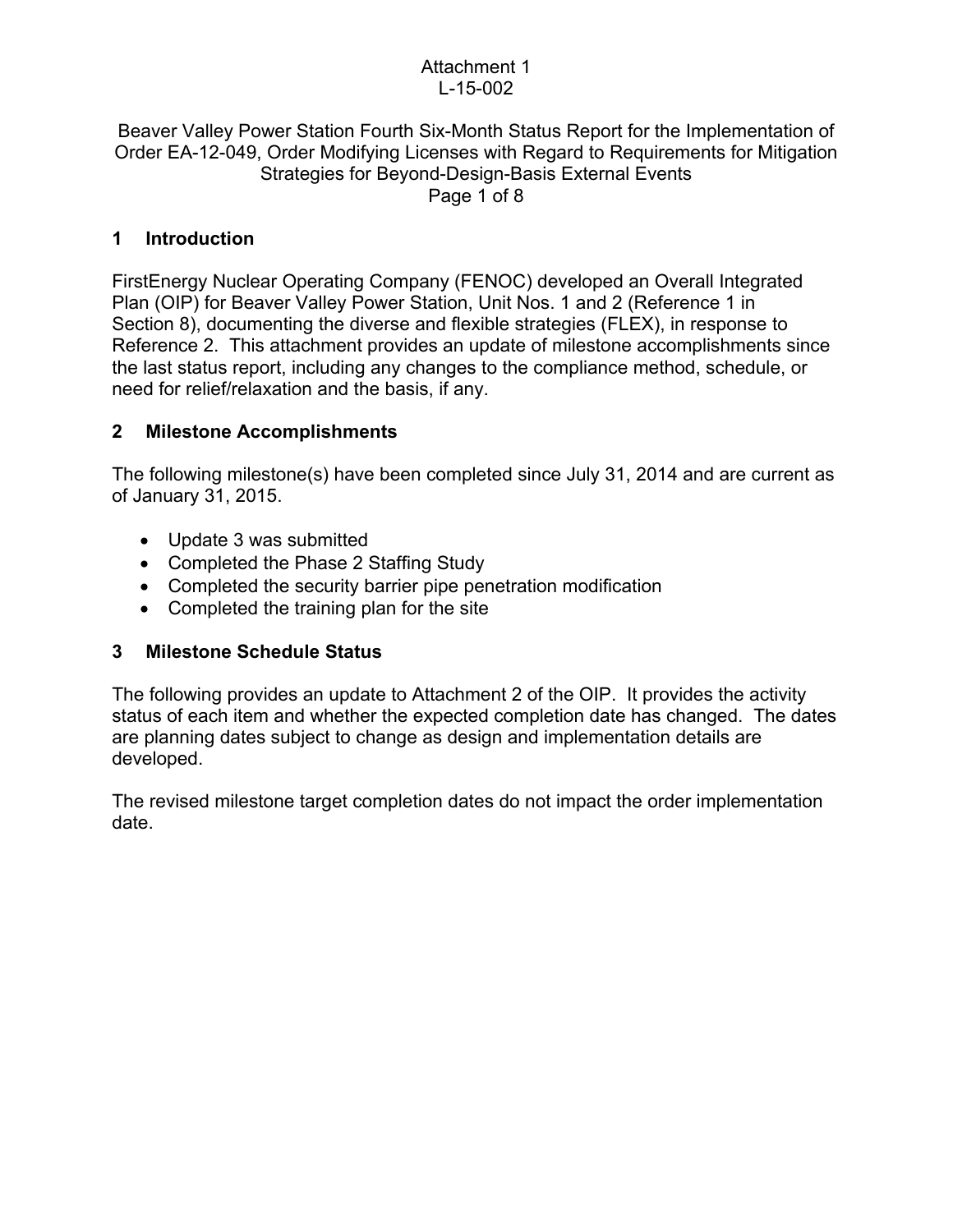| <b>Milestone</b>                                   | <b>Target</b><br><b>Completion Date</b> | <b>Activity Status</b><br>(as of 1/31/15) | <b>Revised Target</b><br><b>Completion</b><br><b>Date</b> |
|----------------------------------------------------|-----------------------------------------|-------------------------------------------|-----------------------------------------------------------|
| <b>Submit FLEX Integrated Implementation</b>       |                                         |                                           |                                                           |
| Plan                                               | 02/28/13                                | Complete                                  |                                                           |
| <b>6 Month NRC Status Updates</b>                  | 08/28/16                                | <b>Started</b>                            |                                                           |
| Update 1                                           | 08/28/13                                | Complete                                  |                                                           |
| Update 2                                           | 02/28/14                                | Complete                                  |                                                           |
| Update 3                                           | 08/28/14                                | Complete                                  |                                                           |
| Update 4                                           | 02/27/15                                | <b>Started</b>                            |                                                           |
| Update 5                                           | 08/28/15                                | <b>Not Started</b>                        |                                                           |
| Update 6*                                          | 02/28/16                                | <b>Not Started</b>                        |                                                           |
| Update 7*                                          | 08/28/16                                | <b>Not Started</b>                        |                                                           |
| <b>Complete FLEX Strategy Review</b>               | March-2013                              | Complete                                  |                                                           |
| <b>Validation</b>                                  | February-2015                           | <b>Started</b>                            | September-2015                                            |
| <b>Walk-throughs or Demonstrations</b>             | February-2015                           | Started                                   | September-2015                                            |
| <b>Complete Staffing Analysis</b>                  | November-2014                           | Complete                                  |                                                           |
| Submit NEI 12-01 Phase 1 Staffing Study            | April-2013                              | Complete                                  |                                                           |
| Submit NEI 12-01 Phase 2 Staffing Study            | November-2014                           | Complete                                  |                                                           |
| <b>Complete Plant Modifications</b>                | November-2016                           | <b>Started</b>                            |                                                           |
| <b>Target plant modifications</b>                  | April-2013                              | Complete                                  |                                                           |
| Unit 1 Modifications complete                      | November-2016                           | <b>Started</b>                            |                                                           |
| Complete 1R22 outage modifications                 | November-2013                           | Complete                                  |                                                           |
| Complete on-line modifications                     | September-2016                          | <b>Started</b>                            |                                                           |
| Complete 1R23 outage modifications                 | May-2015                                | <b>Started</b>                            |                                                           |
| Complete 1R24 outage modifications*                | November-2016                           | <b>Started</b>                            |                                                           |
| Unit 2 Modifications complete                      | November-2015                           | <b>Started</b>                            |                                                           |
| Complete 2R17 outage modifications                 | May-2014                                | Complete                                  |                                                           |
| Complete on-line modifications                     | August-2015                             | <b>Started</b>                            |                                                           |
| Complete 2R18 outage modifications                 | November-2015                           | <b>Started</b>                            |                                                           |
| <b>FLEX Storage Complete</b>                       | October-2015                            | Started                                   |                                                           |
| <b>Complete Building Design</b>                    | December-2014                           | Started                                   | March-2015                                                |
| <b>Commence Construction</b>                       | January-2015                            | <b>Not Started</b>                        | March-2015                                                |
| <b>Complete Construction</b>                       | October-2015                            | <b>Not Started</b>                        |                                                           |
| <b>River (UHS) Access Complete</b>                 | October-2014                            | Complete                                  |                                                           |
| Fence & Gate Modification Design                   | February-2014                           | Complete                                  |                                                           |
| <b>New Fence &amp; Gate Construction</b>           | August-2014                             | Complete                                  |                                                           |
| <b>Security Barrier Pipe Penetrations Design</b>   | March-2014                              | Complete                                  |                                                           |
| <b>Security Barrier Pipe Penetration</b>           |                                         |                                           |                                                           |
| Construction                                       | October-2014                            | Complete                                  |                                                           |
| <b>On-site FLEX Equipment</b>                      | October-2015                            | <b>Started</b>                            |                                                           |
| <b>Confirm FLEX Equipment Requirements</b>         | November-2013                           | Complete                                  |                                                           |
| <b>FLEX Equipment Ordered</b>                      | April-2015                              | Started                                   |                                                           |
| <b>FLEX Equipment Delivered</b>                    | October-2015                            | Started                                   |                                                           |
| <b>Off-site FLEX Equipment</b>                     | October-2015                            | Started                                   |                                                           |
| Develop Strategies with RRC***                     | June-2015                               | Started                                   |                                                           |
| Phase 3 Site Access Strategies in Place            | June-2015                               | Started                                   |                                                           |
| Complete Near Site Staging Location (as<br>needed) | October-2015                            | <b>Not Started</b>                        |                                                           |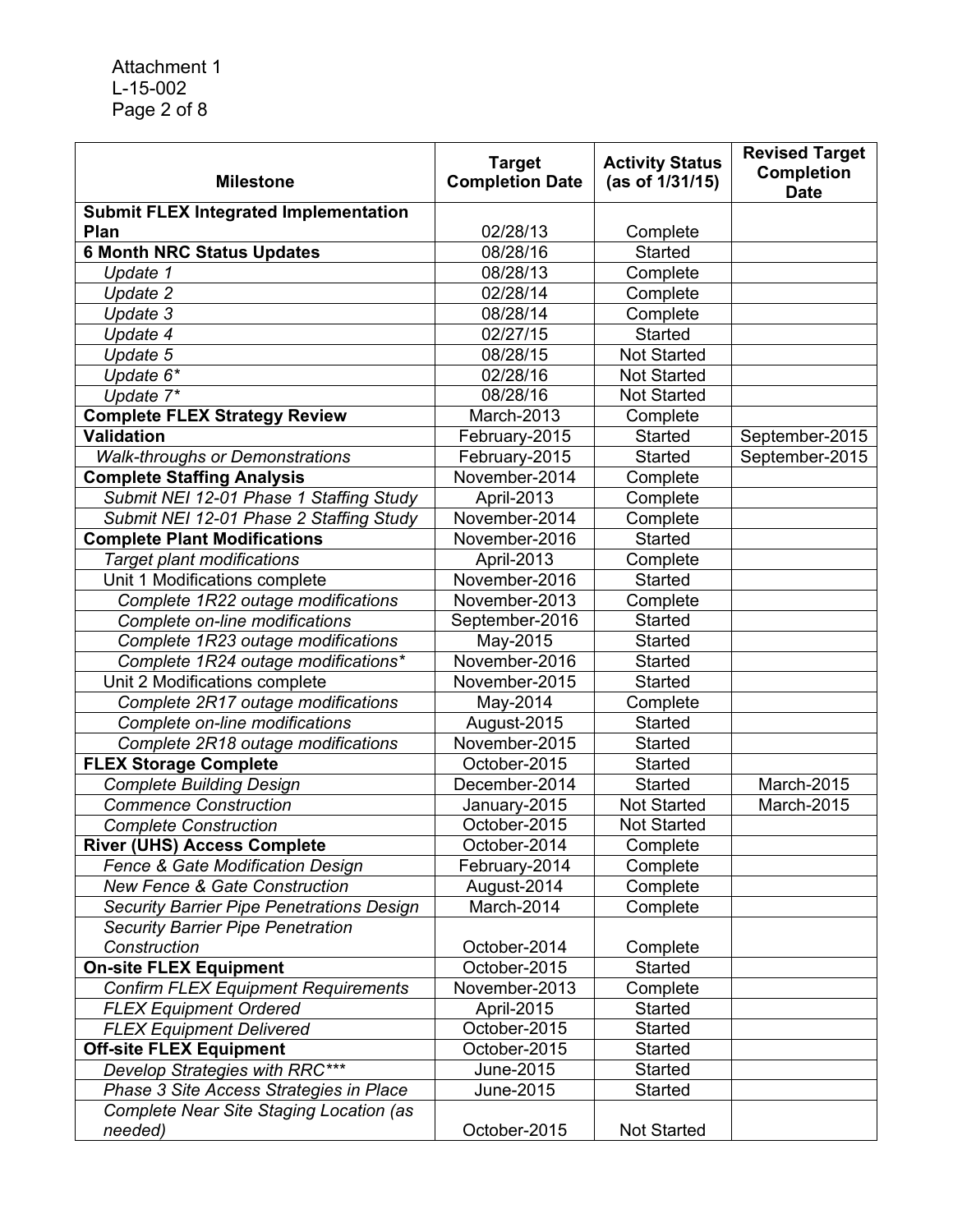| <b>Milestone</b>                        | <b>Target</b><br><b>Completion Date</b> | <b>Activity Status</b><br>(as of 1/31/15) | <b>Revised Target</b><br><b>Completion</b><br><b>Date</b> |
|-----------------------------------------|-----------------------------------------|-------------------------------------------|-----------------------------------------------------------|
| <b>Procedures Complete</b>              | October-2016                            | Started                                   |                                                           |
| PWROG issues NSSS-specific guidelines   | June-2013                               | Complete                                  |                                                           |
| Issue Beaver Valley Unit 2 FLEX Support |                                         |                                           |                                                           |
| Guideline (FSG)*                        | October-2015                            | Started                                   |                                                           |
| Issue Beaver Valley Unit 1 FSG*         | October-2016                            | Started                                   |                                                           |
| <b>Issue Maintenance Procedures</b>     | December-2014                           | Started                                   | October-2015                                              |
| <b>Training Complete</b>                | September-2016                          | Started                                   |                                                           |
| <b>Develop Training Plan</b>            | December-2014                           | Complete                                  |                                                           |
| Implement Unit 2 Training*              | September-2015                          | Started                                   |                                                           |
| Implement Unit 1 Training*              | September-2016                          | <b>Started</b>                            |                                                           |
| <b>Submit Completion Report</b>         | January-2017**                          | <b>Not Started</b>                        |                                                           |

\* Milestones added as a result of relief/relaxation for Unit 1 (Reference 4)

\*\* Submittal of completion report occurs after end of refueling outage.

\*\*\* Regional Response Center (RRC) is now called National SAFER Response Center (NSRC)

#### **4 Changes to Compliance Method**

The following changes to the compliance method as documented in the OIP (Reference 1) are being made. The changes do not impact compliance with Nuclear Energy Institute (NEI) 12-06.

- Phase 3 Indefinite Coping (OIP page 70 of 172): In the OIP, Phase 3 indefinite coping was based on placing one train of residual heat removal equipment in service to achieve cold shut down conditions. The Phase 3 indefinite coping strategy has been revised to remain on the secondary heat sink. A water quality analysis was performed that confirms adequate steam generator heat transfer capability to remove decay heat for 72 hours using the Ohio River as the makeup source. FENOC has designated water purification units from the National Strategic Alliance for FLEX Emergency Response (SAFER) Response Center (NSRC) as required for Phase 3 indefinite coping. Phase 3 key parameter instrumentation remains powered from portable 480 volts alternating current (VAC) generators, the same as in Phase 2.
- Storage Facility Location and Method (OIP pages 20 through 21 of 172): The storage facility location was changed from one hardened storage facility inside the protected area (PA) for all equipment as described in the OIP, to a hardened facility outside the PA for N equipment and commercial warehouse outside the PA for the +1 equipment. Because the new storage location is located adjacent to an existing major deployment route between the plant and the river, overall deployment times are not significantly impacted. While deployment time to locations inside the plant are increased by a few minutes, deployment times to the river are reduced by a few minutes. Actual deployment times will be confirmed during strategy validation in accordance with industry guidance.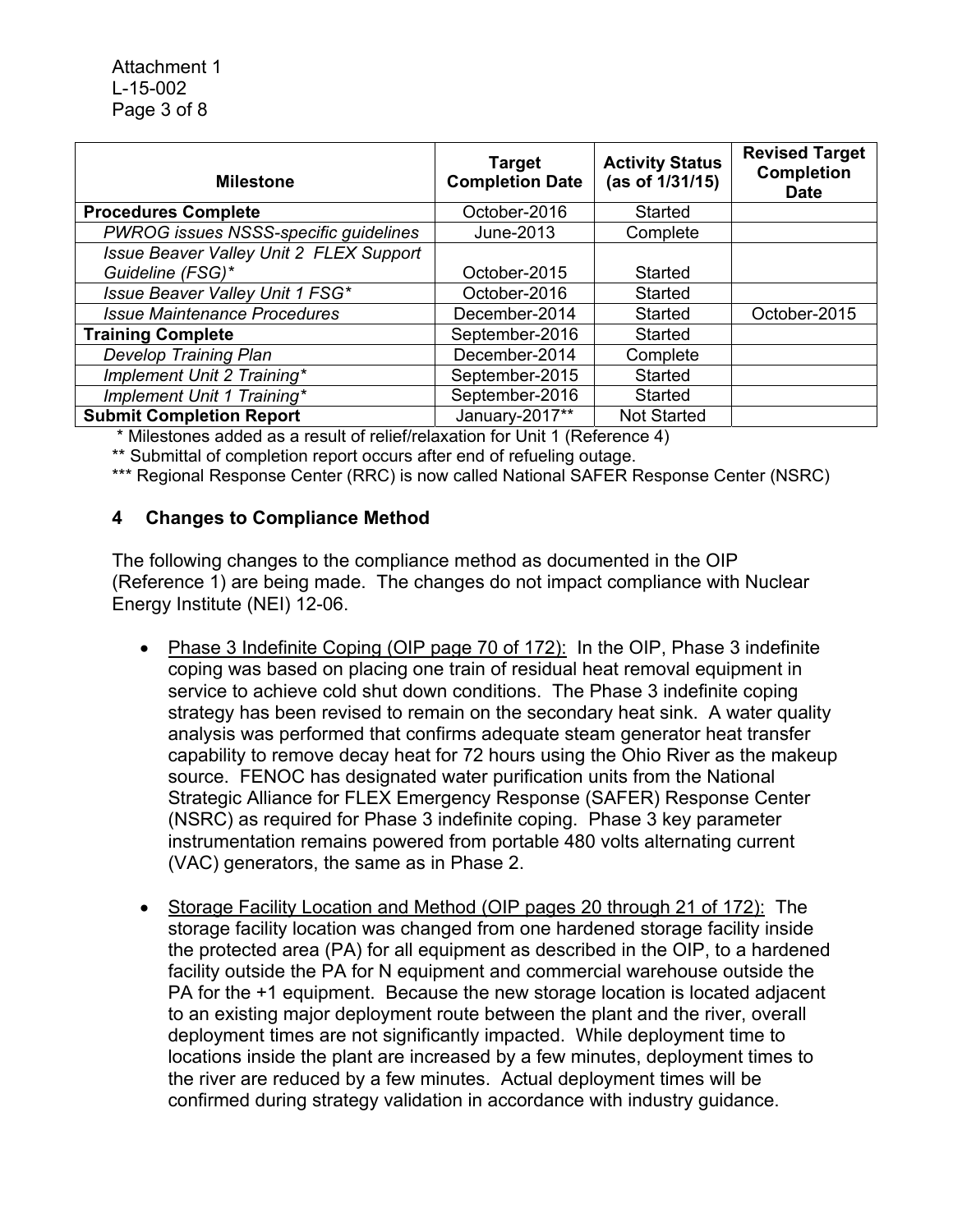- Mobile Chiller (OIP page 48 of 172): The OIP lists as yet undetermined connection points for mobile chillers to cool containment. Containment cooling, and therefore, these connection points are not required per calculation 100080-DMC-3687, "Containment Temperatures following an Extended Loss of All Alternating Current Power (ELAP) in support of FLEX Mitigating Strategies." Containment parameters do not challenge containment integrity for at least seven days, post event. Containment cooling and depressurization will be via purge or venting as appropriate during recovery.
- Spent Fuel Pool (SFP) Cooling Secondary Connections Points (OIP pages 52 through 58 of 172): The OIP describes two secondary connection points on each unit (one at the train A SFP heat exchanger and one at the train B SFP heat exchanger.) Only one secondary connection point will be installed on each unit (at the train A SFP heat exchanger.)
- 480 VAC Portable Generator Connection Points (OIP pages 64 through 69 of 172): The OIP describes the use of breakers installed in the safety-related motor control center as the electrical isolation to the connection points. This remains true for the Unit 1 secondary connection point. The Unit 1 primary and both Unit 2 connection points will use a fused disconnect switch, versus a breaker, as the electrical isolation.
- 4160 VAC Portable Generator Connection Points (OIP pages 70 through 73 of 172): The OIP describes installed connection points for the 4160 VAC portable generator. Since remaining on the secondary heat sink is the basis for indefinite coping, 4160 VAC power is no longer required for mitigation. Repowering a 4160 VAC bus is part of recovery actions, versus mitigation. The 4160 VAC portable generators are still available from the NSRC, but no connection points will be installed. Generators can be hard wired to a 4160 VAC bus via the installed emergency diesel generator leads or by another method, if needed. Additionally, connection points in the river water/service water systems and appropriate diesel driven pumps from the NSRC are included to access the ultimate heat sink as part of recovery to residual heat removal.
- Diesel Driven Air Compressor (OIP page 73 of 172): The OIP lists as yet undetermined connection points for a portable diesel air compressor. Since the instrument air system is not safety related, it is not assumed to remain intact. Therefore, repressurizing the system with a portable compressor may not be possible, and these connection points are no longer required. Air operated valves (AOVs) that must be operated during mitigation have back up nitrogen or alternative means of operation that does not require the instrument air system. AOVs that need to be opened during recovery can be opened via portable nitrogen bottle and test connections and blocked open with a suitable blocking device.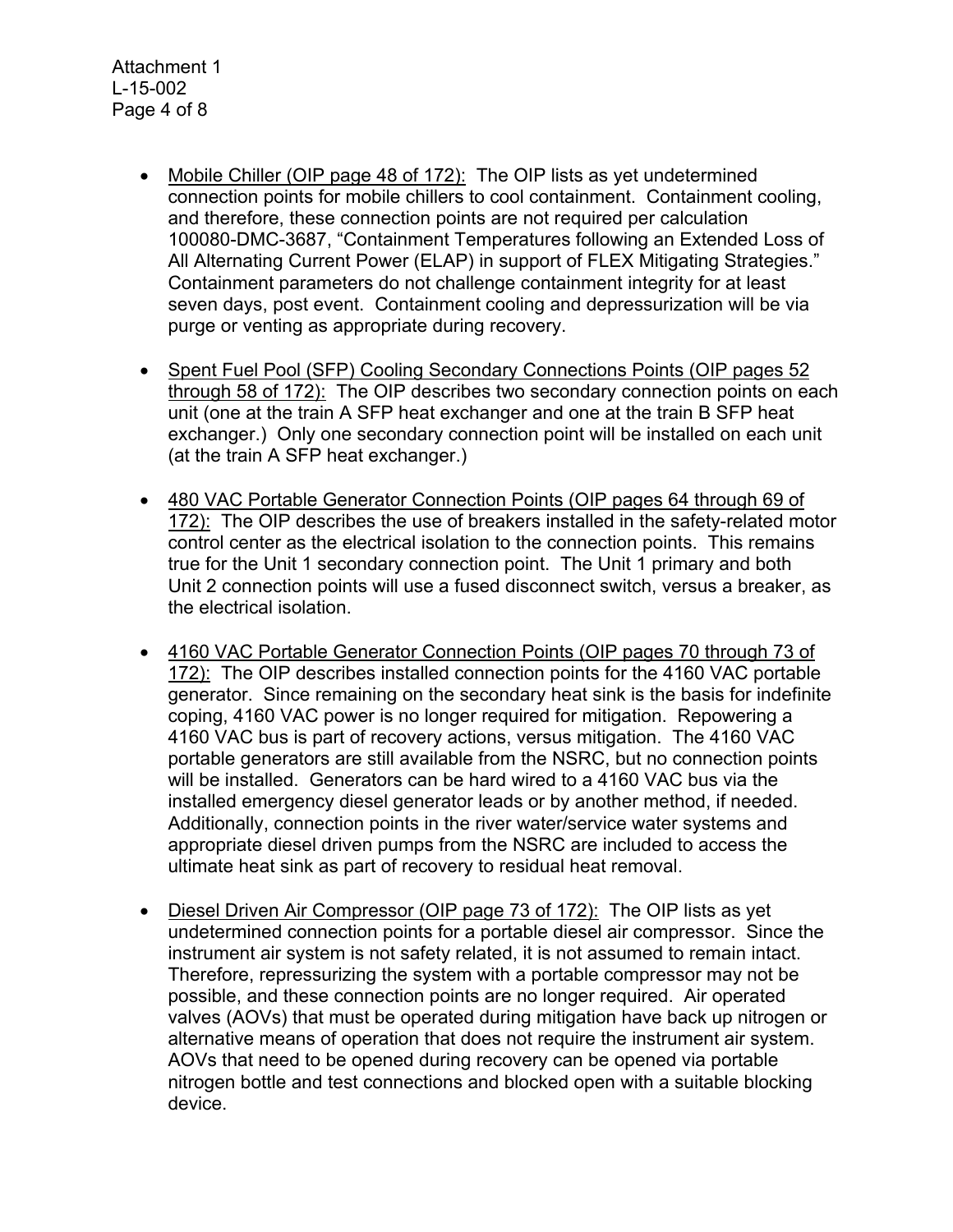### **5 Need for Relief/Relaxation and Basis for the Relief/Relaxation**

Relief/relaxation of the Reference 2 requirement for completion of full implementation for Beaver Valley Power Station Unit No. 1 until the completion of the fall of 2016 refueling outage for reactor coolant pump shutdown seal installation was granted on May 20, 2014 (Reference 4). No relief/relaxation is required at this time for Beaver Valley Power Station Unit No. 2.

### **6 Open Items from Overall Integrated Plan and Interim Staff Evaluation**

The following tables provide a summary of the open items documented in the OIP or the Interim Staff Evaluation (ISE) (Reference 3) and the status of each item.

| <b>Overall Integrated Plan Open Item</b>                                                                                                                                                                                                                                               | <b>Status</b>                                                                                                                                                                                                                                                      |
|----------------------------------------------------------------------------------------------------------------------------------------------------------------------------------------------------------------------------------------------------------------------------------------|--------------------------------------------------------------------------------------------------------------------------------------------------------------------------------------------------------------------------------------------------------------------|
| OI 1. Finalize the location of the FLEX storage<br>building. The deployment routes, distances, and<br>times provided in this report are bounded for the<br>currently proposed locations but will be updated as<br>necessary.                                                           | Complete. (Described in<br>February-2014 status report)<br>Update: The plans for the<br>storage facility have been<br>changed as described in<br>Section 4 above.                                                                                                  |
| OI 2. Perform containment evaluation based on the<br>boundary conditions described in Section 2 of<br>NEI 12-06. Based on the results of this evaluation,<br>required actions to ensure maintenance of<br>containment integrity and required instrument<br>function will be developed. | Complete. The conclusion of<br>the calculation, using<br>MAAP-DBA, is that<br>containment pressure and<br>temperature remain well below<br>design limits for at least seven<br>days. Based on the results of<br>the calculation, no other actions<br>are required. |
| OI 3. Modify the RWST [refueling water storage<br>tank] at each unit to protect it from tornado missiles<br>or identify a borated source that is protected from<br>tornados and can be utilized to provide core cooling<br>when steam generators are not available.                    | Complete. (Described in<br>February-2014 status report)                                                                                                                                                                                                            |

| <b>Interim Staff Evaluation Open Item</b>          | <b>Status</b>                |
|----------------------------------------------------|------------------------------|
| 3.2.1.6.A Verify that the TDAFW [turbine driven]   | Started.                     |
| auxiliary feedwater] pump exhaust stacks are       |                              |
| adequately protected from tornado missile hazards. |                              |
| 3.2.1.8.A Verify resolution of the generic concern | Complete. (Described in      |
| associated with the modeling of the timing and     | February-2014 status report) |
| uniformity of the mixing of a liquid boric acid    |                              |
| solution injected into the RCS [reactor coolant    |                              |
| system] under natural circulation conditions       |                              |
| potentially involving two-phase flow.              |                              |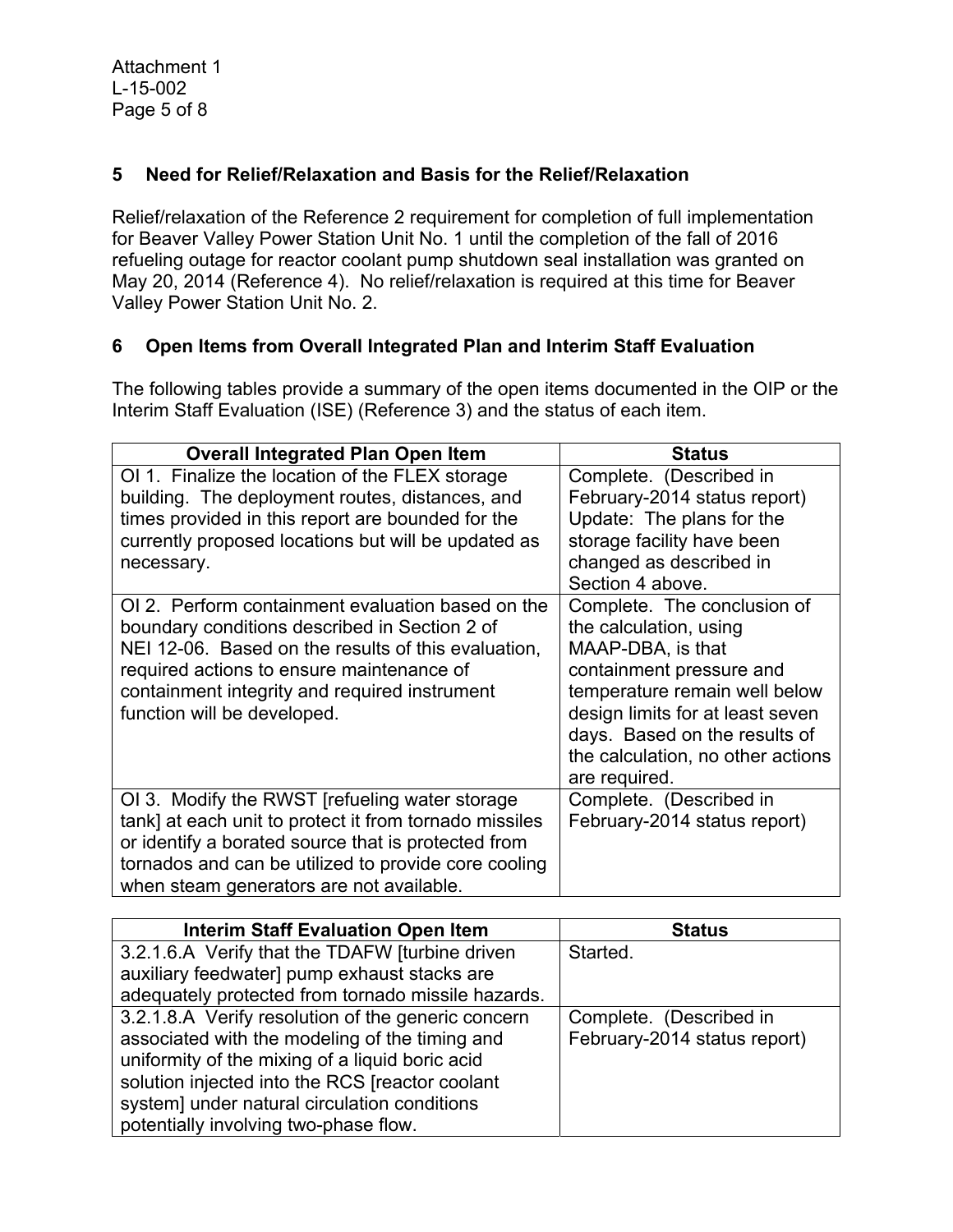| <b>ISE Confirmatory Item</b>                                                | <b>Status</b> |
|-----------------------------------------------------------------------------|---------------|
| 3.1.1.4.A Confirm that primary and secondary                                | Started.      |
| staging areas for the RRC [regional response                                |               |
| center] equipment have been selected and will meet                          |               |
| the requirements of the applicable site response                            |               |
| plan.                                                                       |               |
| 3.1.2.4.A Confirm that the primary and secondary                            | Started.      |
| staging areas have been identified and that the plan                        |               |
| for the use of offsite resources will comply with                           |               |
| NEI 12-06, Section 6.2.3.4 regarding the need to                            |               |
| evaluate for flooding hazard. This confirmation                             |               |
| should include a description of the methods to be                           |               |
| used to deliver the equipment to the site.                                  |               |
| 3.1.3.1.A Confirm that the location of the storage                          | Started.      |
| and protection building for FLEX equipment has                              |               |
| been identified. Confirm that the FLEX storage                              |               |
| building is designed to withstand tornado missiles at                       |               |
| a level equal to, or greater than, the plant's tornado                      |               |
| missile design basis.<br>3.1.3.4.A Confirm that the licensee's plan for the | Started.      |
| use of offsite resources would provide reasonable                           |               |
| assurance that the plan will comply with NEI 12-06,                         |               |
| Section 7.3.4 regarding high wind hazards.                                  |               |
| 3.1.4.4.A Confirm that the licensee's plan for the                          | Started.      |
| use of offsite resources would provide reasonable                           |               |
| assurance that the plan will comply with NEI 12-06                          |               |
| Section 8.3.4 regarding snow, ice and extreme cold                          |               |
| hazards.                                                                    |               |
| 3.2.1.1.A Confirm that the licensee has verified that                       | Started.      |
| reliance on the NOTRUMP code for the ELAP                                   |               |
| [extended loss of AC power] analysis of                                     |               |
| Westinghouse plants is limited to the flow conditions                       |               |
| prior to reflux condensation initiation. This includes                      |               |
| specifying an acceptable definition for reflux                              |               |
| condensation cooling.                                                       |               |
| 3.2.1.1.B Confirm that the application of the                               | Started.      |
| WCAP-17601 analysis simulating the ELAP                                     |               |
| transient is properly established.                                          |               |
| 3.2.1.2.A Confirm that, if the licensee continues to                        | Started.      |
| credit SHIELD shutdown seals, as planned, (e.g.,                            |               |
| 1 gallon per minute leakage/seal) in the ELAP                               |               |
| analyses for the RCS response, then the impacts of                          |               |
| the Westinghouse 10 CFR Part 21 report,                                     |               |
| "Notification of the Potential Existence of Defects                         |               |
| Pursuant to 10 CFR Part 21," dated July 26, 2013                            |               |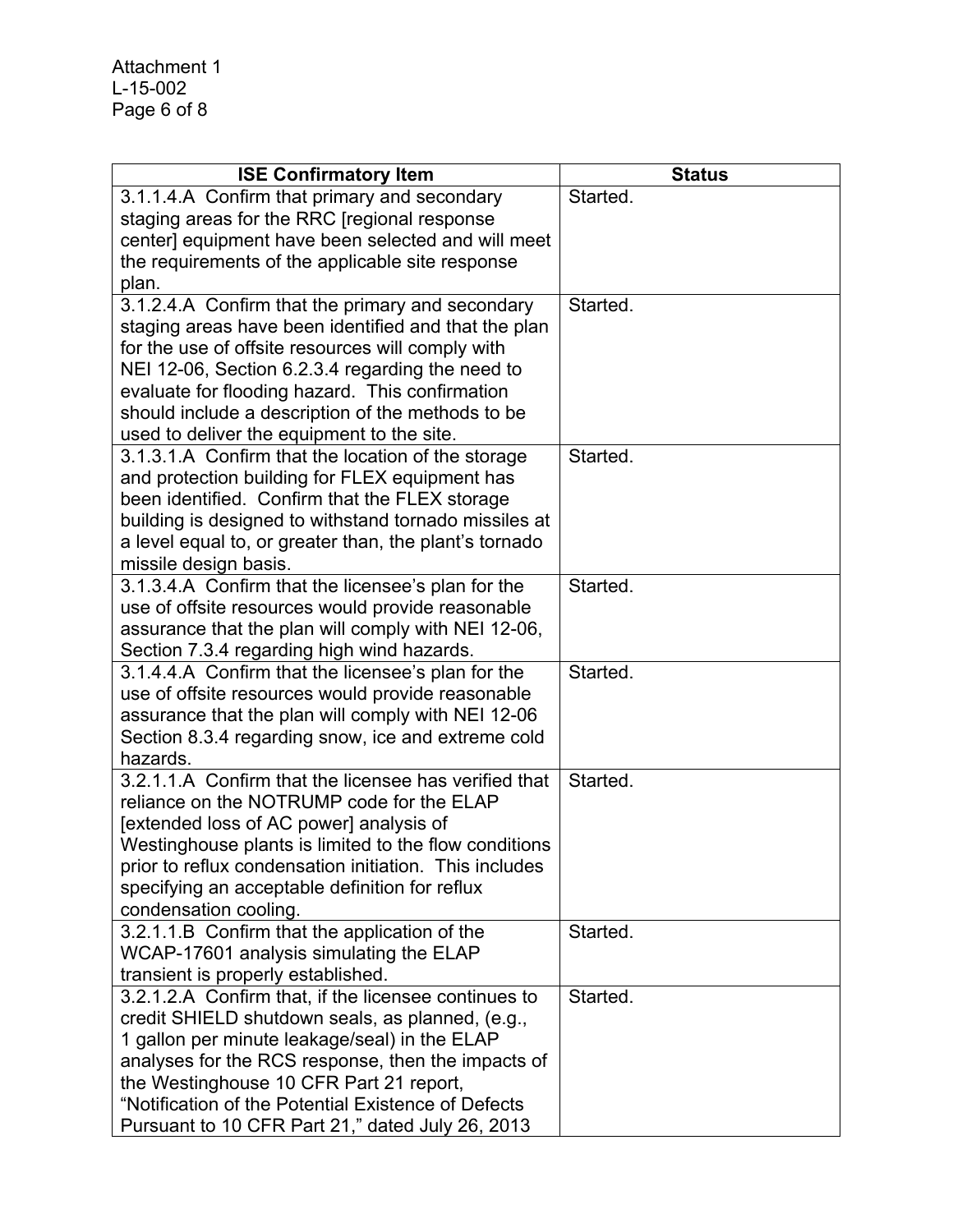| <b>ISE Confirmatory Item</b>                          | <b>Status</b>                |
|-------------------------------------------------------|------------------------------|
| (ADAMS Accession No. ML13211A168) on the use          |                              |
| of the low seal leakage rate in the ELAP analysis     |                              |
| are addressed.                                        |                              |
| 3.2.1.2.B Confirm that if the seals are changed, the  | Started.                     |
| acceptability of the seals used is addressed, and     |                              |
| the RCP seal leakage rates for use in the ELAP        |                              |
| analysis are justified.                               |                              |
| 3.2.2.A Since the RWSTs are not currently fully       | Complete. (Described in      |
| protected against tornado missiles, confirm that the  | February-2014 status report) |
| licensee has completed their review to determine      |                              |
| whether or not the RWST will need to be further       |                              |
| protected against missile hazards.                    |                              |
| 3.2.2.B Confirm that opening doors provides           | Started.                     |
| adequate ventilation for SFP [spent fuel pool] area.  |                              |
| 3.2.3.A Confirm that containment evaluations for all  | Complete. See OI 2 above.    |
| phases are performed based on the boundary            |                              |
| conditions described in Section 2 of NEI 12-06.       |                              |
| Based on the results of this evaluation, confirm that |                              |
| required actions to ensure maintenance of             |                              |
| containment integrity and required instrument         |                              |
| function have been developed.                         |                              |
| 3.2.4.2.A Confirm that the licensee has clarified     | Started.                     |
| why the Integrated Plan stated the maximum            |                              |
| temperature of the Unit 1/Unit 2 AFW [auxiliary       |                              |
| feedwater] pump rooms would reach 115.9/112.3         |                              |
| degrees Fahrenheit (°F), respectively, while          |                              |
| Calculation 8700-DMC-2312, described during the       |                              |
| audit process, indicated that the maximum             |                              |
| temperature would reach 142.9°F.                      |                              |
| 3.2.4.2.B Confirm that the licensee has provided an   | Started.                     |
| analysis or calculation to demonstrate that the       |                              |
| dissipation of heat generated by the batteries via    |                              |
| natural circulation will be adequate to maintain the  |                              |
| temperatures in the battery rooms within acceptable   |                              |
| levels.                                               |                              |
| 3.2.4.2.C Confirm that the licensee has addressed     | Started.                     |
| how hydrogen concentration in the battery rooms       |                              |
| will be limited to acceptable levels.                 |                              |
| 3.2.4.6.A Confirm that the licensee has completed     | Started.                     |
| a review of Unit 1 AFW room and developed any         |                              |
| plans required to maintain a suitable environment.    |                              |
| 3.4.A Confirm that the licensee has fully addressed   | Started.                     |
| considerations (2) through (10) of NEI 12-06,         |                              |
| Section 12.2, Minimum Capability of Off-Site          |                              |
| Resources, which requires each site to establish a    |                              |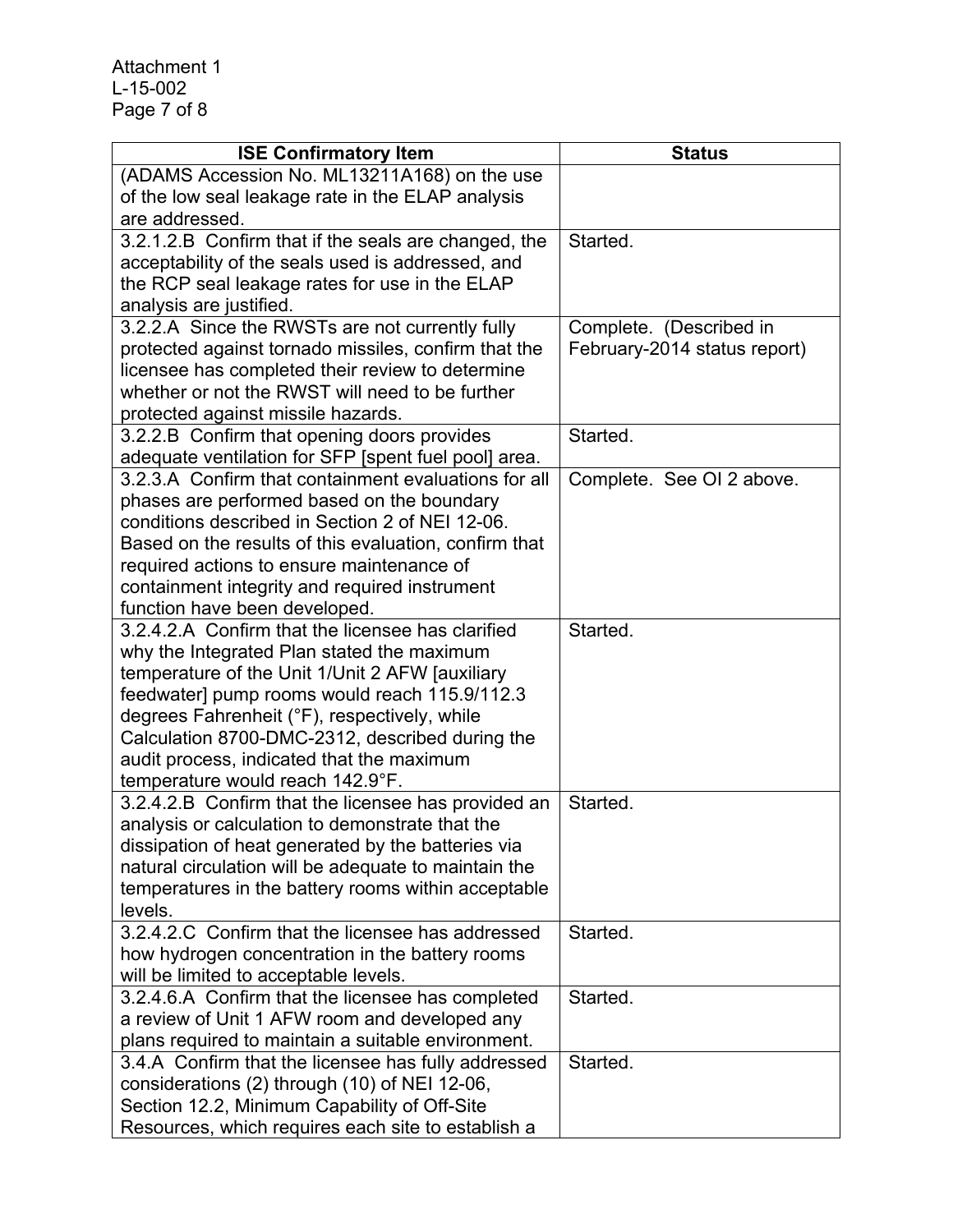| <b>ISE Confirmatory Item</b>                    | <b>Status</b> |
|-------------------------------------------------|---------------|
| means to ensure the necessary resources will be |               |
| available from off-site.                        |               |

## **7 Potential Interim Staff Evaluation Impacts**

FENOC is making changes to the compliance method as documented in the OIP (Reference 1). Although the planned changes do not impact compliance with NEI 12-06, there is a potential impact on the ISE. The impact may affect the following sections: (1) Section 3.1.1.1, Protection of FLEX Equipment – Seismic Hazard; (2) Section 3.1.2.1, Protection of FLEX Equipment – Flooding Hazard;

(3) Section 3.1.2.2, Deployment of FLEX Equipment – Flooding Hazard;

(4) Section 3.1.3.1, Protection of FLEX Equipment – High Wind Hazard;

(5) Section 3.2.2, SFP Cooling Strategies; (6) Section 3.2.3, Containment Functions Strategies; (7) Section 3.2.4.2, Ventilation – Equipment Cooling; and (8) Section 3.2.4.8, Electrical Power Sources/Isolations and Interactions.

#### **8 References**

The following references support the updates to the OIP described in this attachment.

- 1. FirstEnergy Nuclear Operating Company's (FENOC's) Overall Integrated Plan in Response to March 12, 2012 Commission Order Modifying Licenses with Regard to Requirements for Mitigation Strategies for Beyond-Design-Basis External Events (Order Number EA-12-049), dated February 27, 2013.
- 2. NRC Order Number EA-12-049, Order Modifying Licenses with Regard to Requirements for Mitigation Strategies for Beyond-Design-Basis External Events, dated March 12, 2012.
- 3. Beaver Valley Power Station, Units 1 and 2 Interim Staff Evaluation Related To Overall Integrated Plan In Response To Order EA-12-049 (Mitigation Strategies), dated January 29, 2014.
- 4. NRC Letter, Beaver Valley Power Station, Unit 1 Relaxation of the Schedule Requirements for Order EA-12-049 "Issuance of Order to Modify Licenses with Regard to Requirements for Mitigation Strategies for Beyond Design Basis External Events" (TAC No. MF0841), dated May 20, 2014.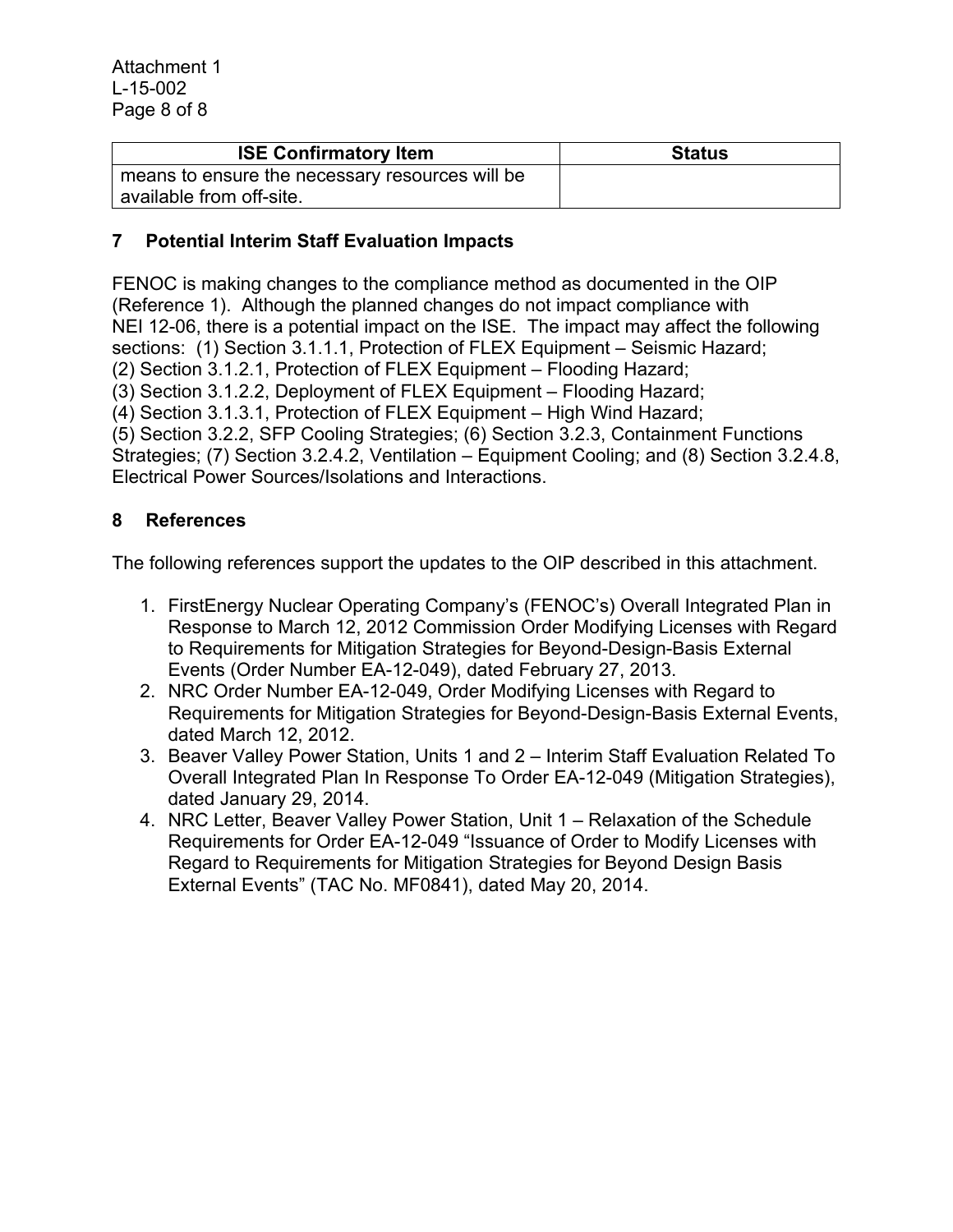### Attachment 2 L-15-002

Davis-Besse Nuclear Power Station Fourth Six-Month Status Report for the Implementation of Order EA-12-049, Order Modifying Licenses with Regard to Requirements for Mitigation Strategies for Beyond-Design-Basis External Events Page 1 of 8

## **1 Introduction**

FirstEnergy Nuclear Operating Company (FENOC) developed an Overall Integrated Plan (OIP) for Davis-Besse Nuclear Power Station (Reference 1 in Section 8), documenting the diverse and flexible strategies (FLEX), in response to Reference 2. This attachment provides an update of milestone accomplishments since the last status report, including any changes to the compliance method, schedule, or need for relief/relaxation and the basis, if any.

## **2 Milestone Accomplishments**

The following milestone(s) have been completed since July 31, 2014 and are current as of January 31, 2015.

- Update 3 was submitted
- Confirmed FLEX Equipment Requirements

## **3 Milestone Schedule Status**

The following provides an update to Attachment 2 of the OIP. It provides the activity status of each item and whether the expected completion date has changed. The dates are planning dates subject to change as design and implementation details are developed.

The revised milestone target completion dates do not impact the order implementation date.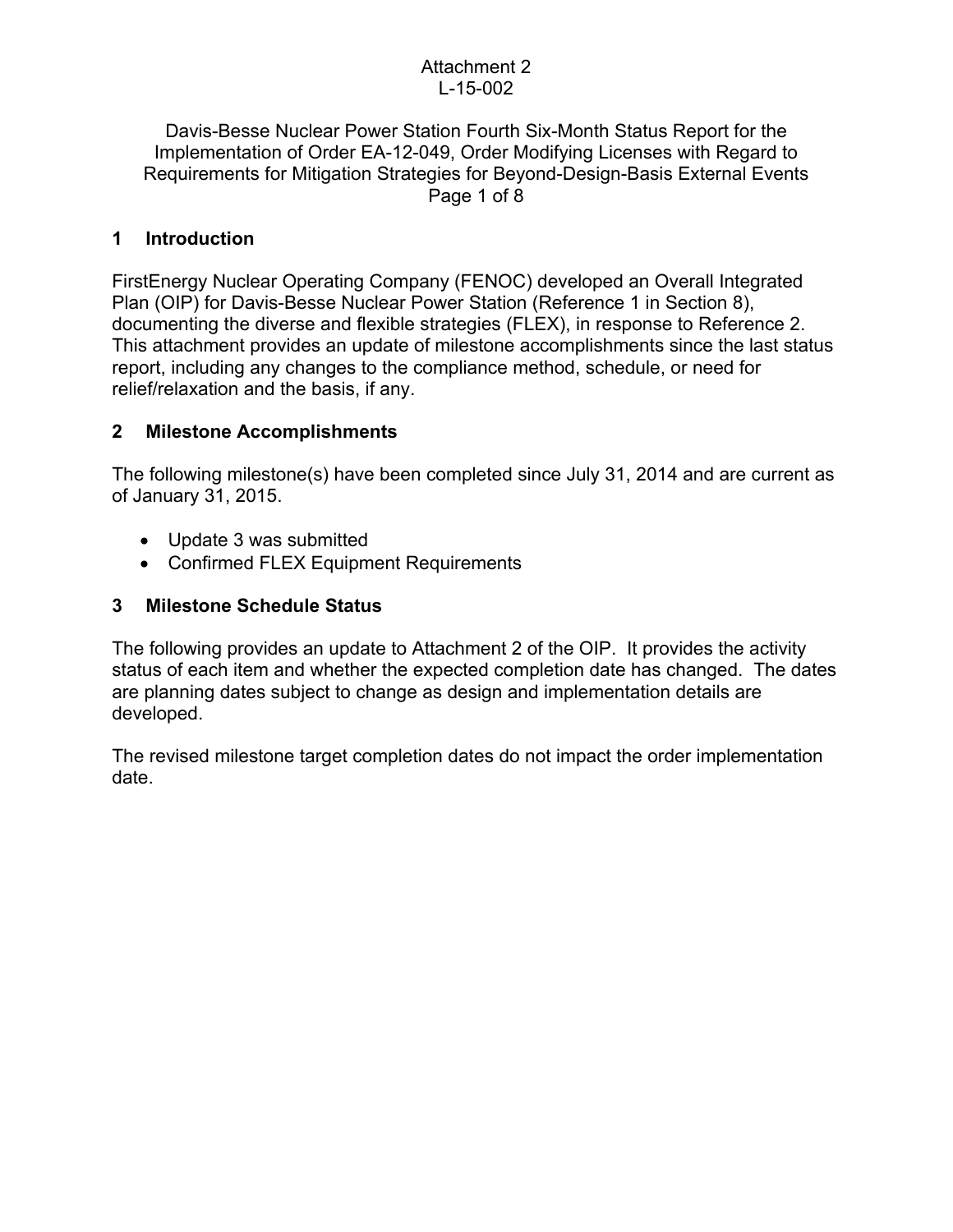Attachment 2 L-15-002 Page 2 of 8

| <b>Milestone</b>                                  | <b>Target</b><br><b>Completion</b> | <b>Activity Status</b> | <b>Revised Target</b><br><b>Completion</b> |
|---------------------------------------------------|------------------------------------|------------------------|--------------------------------------------|
|                                                   | <b>Date</b>                        | (as of 1/31/15)        | <b>Date</b>                                |
| <b>Submit FLEX Integrated Implementation Plan</b> | 02/28/13                           | Complete               |                                            |
| <b>6 Month NRC Status Updates</b>                 | 02/28/16                           | <b>Started</b>         |                                            |
| Update 1                                          | 08/28/13                           | Complete               |                                            |
| Update 2                                          | 02/28/14                           | Complete               |                                            |
| Update 3                                          | 08/28/14                           | Complete               |                                            |
| Update 4                                          | 02/27/15                           | <b>Started</b>         |                                            |
| Update 5                                          | 08/28/15                           | <b>Not Started</b>     |                                            |
| Update 6                                          | 02/28/16                           | <b>Not Started</b>     |                                            |
| <b>Validation</b>                                 | April-2016                         | <b>Not Started</b>     |                                            |
| <b>Walk-throughs or Demonstrations</b>            | April-2016                         | <b>Not Started</b>     |                                            |
| <b>Complete Staffing Analysis</b>                 | October-2015                       | <b>Not Started</b>     |                                            |
| Submit NEI 12-01 Phase 2 Staffing Study           | October-2015                       | <b>Not Started</b>     |                                            |
| <b>Complete Plant Modifications</b>               | April-2016                         | <b>Started</b>         |                                            |
| <b>Target plant modifications</b>                 | May-2013                           | Complete               |                                            |
| Modifications complete                            | April-2016                         | <b>Started</b>         |                                            |
| Complete 1R18 outage modifications                | June-2014                          | Complete*              |                                            |
| Complete on-line modifications                    | January-2016                       | <b>Started</b>         |                                            |
| Complete 1R19 outage modifications                | April-2016                         | <b>Started</b>         |                                            |
| <b>Complete Communications Modifications</b>      | April-2016                         | <b>Started</b>         |                                            |
| <b>Complete SFP Level Indication</b>              |                                    |                        |                                            |
| <b>Modifications</b>                              | April-2016                         | <b>Started</b>         |                                            |
| <b>FLEX Storage Complete</b>                      | April-2016                         | <b>Started</b>         |                                            |
| <b>Complete Building Design</b>                   | March-2015                         | <b>Started</b>         | June-2015                                  |
| <b>Commence Construction</b>                      | June-2015                          | <b>Not Started</b>     |                                            |
| <b>Complete Construction</b>                      | April-2016                         | <b>Not Started</b>     |                                            |
| <b>On-site FLEX Equipment</b>                     | February-2016                      | <b>Started</b>         |                                            |
| <b>Confirm FLEX Equipment Requirements</b>        | October-2014                       | Complete               |                                            |
| <b>FLEX Equipment Ordered</b>                     | October-2015                       | <b>Started</b>         |                                            |
| <b>FLEX Equipment Delivered</b>                   | February-2016                      | <b>Started</b>         |                                            |
| <b>Off-site FLEX Equipment</b>                    | February-2016                      | <b>Started</b>         |                                            |
| Develop Strategies with RRC***                    | October-2015                       | <b>Started</b>         |                                            |
| Phase 3 Site Access Strategies in Place           | October-2015                       | <b>Not Started</b>     |                                            |
| Complete Near Site Staging Location (as           |                                    |                        |                                            |
| needed)                                           | February-2016                      | <b>Not Started</b>     |                                            |
| <b>Procedures Complete</b>                        | April-2016                         | Started                |                                            |
| PWROG issues NSSS-specific guidelines             | August-2013                        | Complete               |                                            |
| <b>Issue Davis-Besse FLEX Strategy Guidelines</b> | June-2015                          | <b>Started</b>         | April-2016                                 |
| <b>Issue Maintenance Procedures</b>               | April-2016                         | Not Started            |                                            |
| <b>Training Complete</b>                          | April-2016                         | Not Started            |                                            |
|                                                   | September-                         |                        |                                            |
| <b>Develop Training Plan</b>                      | 2015                               | <b>Started</b>         |                                            |
| <b>Implement Training</b>                         | April-2016                         | Not Started            |                                            |
| <b>Submit Completion Report</b>                   | June-2016**                        | <b>Not Started</b>     |                                            |

 **\*** Modifications are targeted for 1R19 and on-line; none targeted for 1R18.

\*\* Submittal of completion report occurs after end of refueling outage.

\*\*\* Regional Response Center (RRC) is now called National SAFER Response Center (NSRC)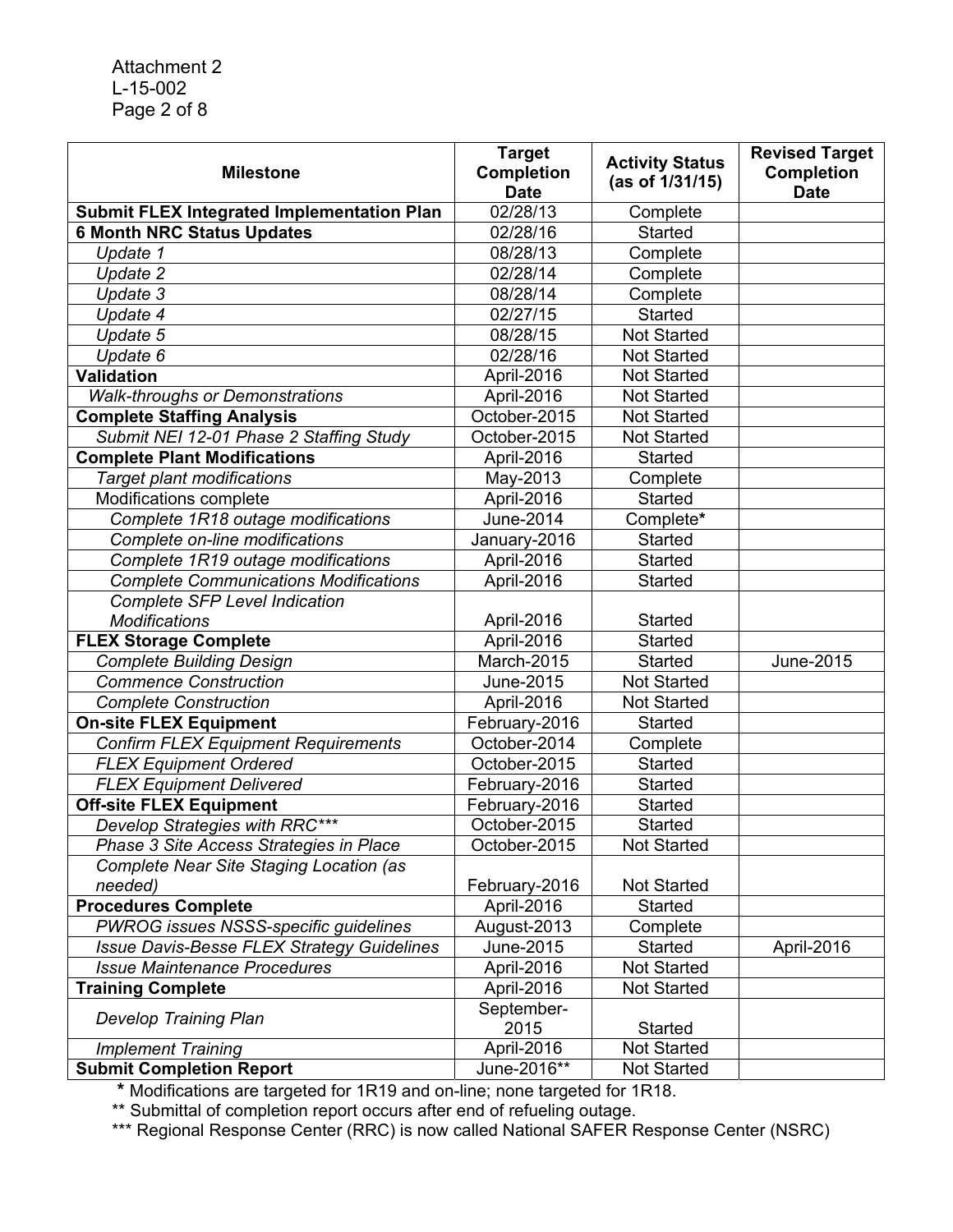#### **4 Changes to Compliance Method**

The following changes to the compliance method as documented in the OIP (Reference 1) are being made. The changes do not impact compliance with Nuclear Energy Institute (NEI) 12-06.

The following discussion details two significant changes to the coping strategies planned for the Davis-Besse Nuclear Power Station OIP:

- Change Phase 2 Strategy for Maintaining Containment Integrity in Modes 5 and 6 from Containment Air Cooler (CAC) Operation to Venting (OIP pages 49 through 54 of 130): For an event that occurs in Modes 5 and 6, boiling of the reactor coolant system (RCS) may challenge containment pressure and temperature design limits due to moderate steam release into the containment atmosphere. The stated mitigation plan was to restore CAC operation to remove the heat rejected to containment. The heat removal from containment would mitigate the containment pressurization. The revision to the mitigation strategy is that containment will be vented to preclude overpressurization. This strategy is consistent with industry benchmarking and FLEX Frequently Asked Question 2013-10. Additionally, venting removes pressure, which facilitates gravity draining more effectively than the CAC, which reduces the pressure in containment by removing heat and allows dedicating the limited borated water inventory for RCS replenishment rather than utilizing this water inventory for spray to reduce containment pressure. The vent path will allow a controlled release and allow restoration of containment integrity when containment pressure relief is no longer required.
- Change Phase 2 Strategy for Maintaining RCS Inventory Control in Modes 5 and 6 from Clean Waste Receiver Tank (CWRT) to Spent Fuel Pool (SFP) as Source of Borated Water for Gravity Fill (OIP pages 8 through 9 and page 38 of 130): FENOC identified two sources of borated water in response to OIP Open Item 2, the borated water storage tank (BWST) and the CWRT. However, these two sources cannot be credited for Phase 2 RCS replenishment by gravity drain in Modes 5 and 6 for all events. The SFP has been identified as an additional borated water source that is robustly protected from the high wind event. This supports its use for RCS replenishment by gravity drain in Phase 2 following a high wind event.

The BWST inventory cannot be credited for mitigation following a high wind or tornado event and the CWRT, the credited borated water source following a high wind event, cannot be credited to provide gravity drain replenishment of the RCS due to its configuration. FENOC is currently evaluating the use of the SFP as a robust source of borated water for makeup to the RCS in Modes 5 or 6 prior to restoration of 480 volts alternating current (VAC) power via FLEX mitigation strategies. Analyses are still in progress to verify that this source can provide an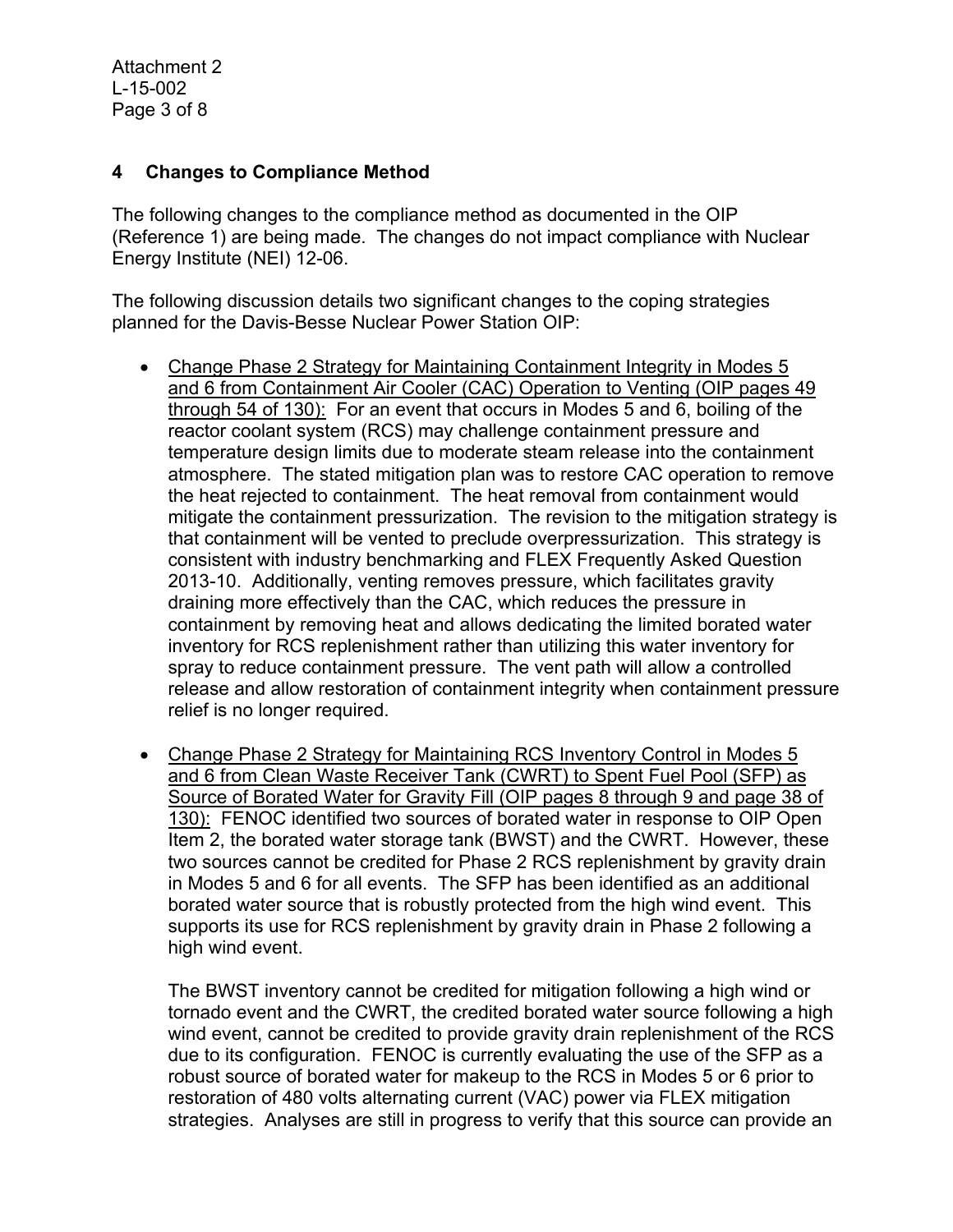adequate RCS makeup inventory while also ensuring that an adequate inventory is maintained in the SFP for both cooling and shielding.

## **5 Need for Relief/Relaxation and Basis for the Relief/Relaxation**

FENOC expects to comply with the order implementation date. Relief/relaxation is not required at this time.

## **6 Open Items from Overall Integrated Plan and Interim Staff Evaluation**

The following tables provide a summary of the open items documented in the OIP or the Interim Staff Evaluation (ISE) and the status of each item.

| <b>Overall Integrated Plan Open Item</b>                                                                                                                                                                              | <b>Status</b>                                                                                                                                                       |
|-----------------------------------------------------------------------------------------------------------------------------------------------------------------------------------------------------------------------|---------------------------------------------------------------------------------------------------------------------------------------------------------------------|
| OI 1. Finalize locations for FLEX storage buildings.<br>Deployment routes, distances and times contained<br>in the submittal are bounded for the currently<br>proposed locations but will be updated as<br>necessary. | Started.                                                                                                                                                            |
| OI 2. Finalize the strategy for providing a protected<br>source of borated water to support FLEX strategies.                                                                                                          | Complete. (Described in<br>August-2014 status report)<br>Update: The plans for the<br>borated water source are being<br>changed as described in<br>Section 4 above. |
| OI 3. Determine if a mobile boration unit and/or<br>water purification unit is required to support the<br>FLEX strategies.                                                                                            | Complete. (Described in<br>August-2014 status report)                                                                                                               |

| <b>Interim Staff Evaluation Open Item</b>              | <b>Status</b> |
|--------------------------------------------------------|---------------|
| 3.2.1.2.A Verify the following with respect to reactor | Started.      |
| coolant pump (RCP) seals:                              |               |
| (1) the DBNPS [Davis-Besse Nuclear Power               |               |
| Station] plant condition during an ELAP                |               |
| [extended loss of all alternating current power] is    |               |
| bounded by the seal leakage test conditions with       |               |
| respect to relevant parameters.                        |               |
| (2) the pop-open failure mechanism resulting from      |               |
| hydraulic instability that is discussed in             |               |
| WCAP-16175-P and WCAP-17601-P would not                |               |
| occur or would be bounded by the assumed               |               |
| leakage rate.                                          |               |
| (3) a basis for the assumed leakage rate of 2 gpm      |               |
| [gallons per minute] is justified in light of          |               |
| recommendations for a larger value of leakage          |               |
| for similarly designed RCPs and seals discussed        |               |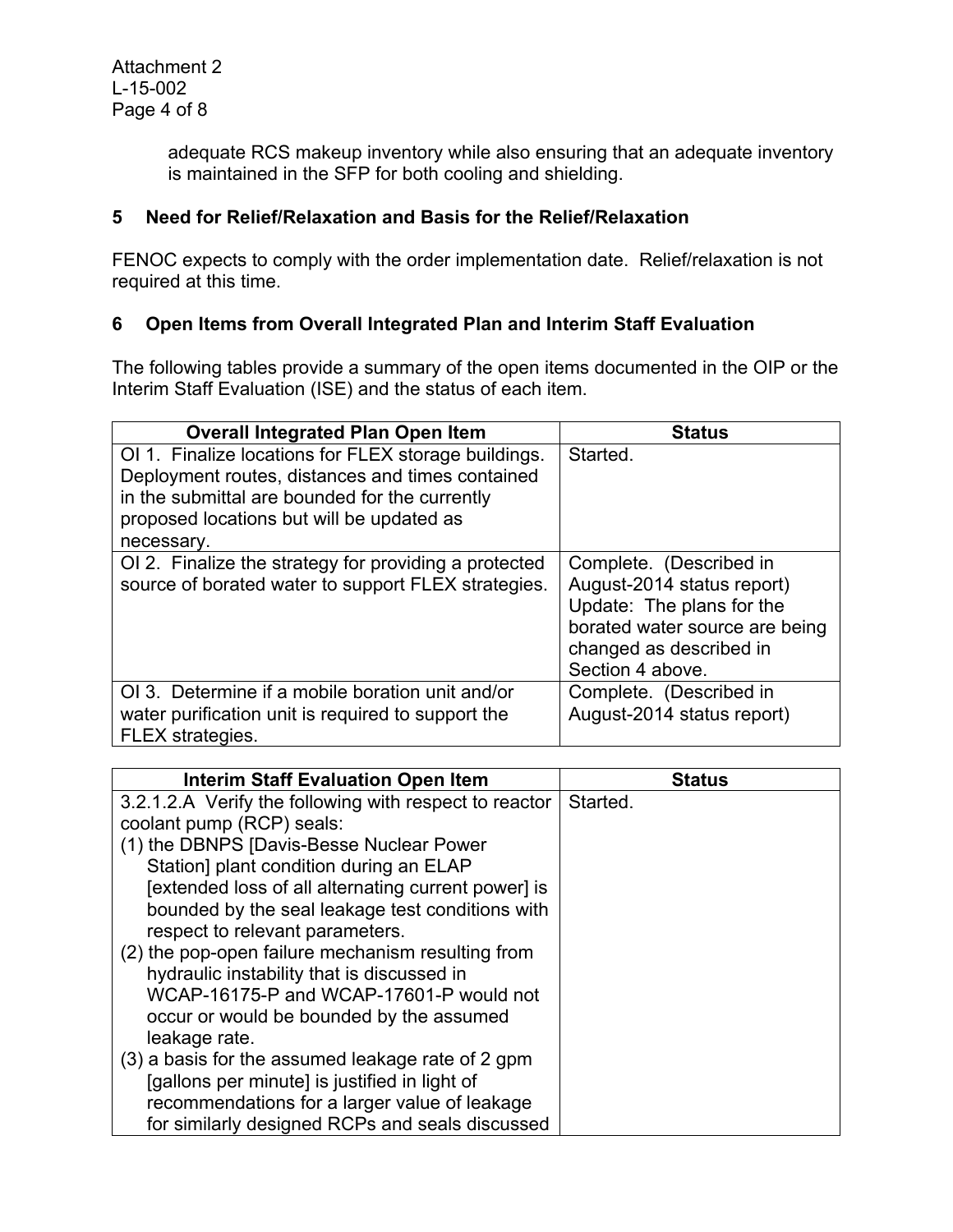| <b>Interim Staff Evaluation Open Item</b>                                                            | <b>Status</b> |
|------------------------------------------------------------------------------------------------------|---------------|
| in WCAP-16175-P and WCAP-17601-P.                                                                    |               |
| (4) the modeling of the pressure-dependence of the                                                   |               |
| seal leakage rate is justified.                                                                      |               |
| (5) the seal design performance under stresses                                                       |               |
| induced by the cooldown of the RCS [reactor                                                          |               |
| coolant system] is justified.                                                                        |               |
| 3.2.1.4.A Verify that any industry-identified gaps                                                   | Started.      |
| and recommendations applicable to the generically                                                    |               |
| developed mitigating strategies proposed for                                                         |               |
| DBNPS are addressed (e.g., those documented in                                                       |               |
| WCAP-17792-P (transmittal letter located at                                                          |               |
| ADAMS Accession No. ML14037A237) and the                                                             |               |
| appropriate revision of the PWROG's [Pressurized                                                     |               |
| Water Reactors Owners Group] Core Cooling                                                            |               |
| Management Interim Position Paper).                                                                  |               |
| 3.2.1.6.B Verify that a revised sequence of events                                                   | Started.      |
| that is consistent with the final ELAP analyses is<br>developed.                                     |               |
|                                                                                                      | Started.      |
| 3.2.1.8.A Verify resolution of the generic concern<br>associated with the modeling of the timing and |               |
| uniformity of the mixing of a liquid boric acid                                                      |               |
| solution injected into the RCS under natural                                                         |               |
| circulation conditions potentially involving two-                                                    |               |
| phase flow.                                                                                          |               |
|                                                                                                      |               |

| <b>ISE Confirmatory Item</b>                            | <b>Status</b> |
|---------------------------------------------------------|---------------|
| 3.1.1.1.A Confirm that the diesel-driven service        | Started.      |
| water pumps have deployment and storage plans           |               |
| developed in accordance with the provisions of NEI      |               |
| [Nuclear Energy Institute] 12-06.                       |               |
| 3.1.1.2.A Confirm that the routes that plant            | Started.      |
| operators will have to access to deploy and control     |               |
| the strategy will only require access through           |               |
| seismically robust structures.                          |               |
| 3.1.1.2.B Confirm that, if power is required to         | Not Started.  |
| operate the storage building doors, either power        |               |
| supplies will be available to operate the doors or the  |               |
| doors will be equipped with manual overrides to         |               |
| permit manual door opening.                             |               |
| 3.1.1.3.A Confirm that guidance is provided for         | Not Started.  |
| critical actions to perform until alternate indications |               |
| can be connected and on how to control critical         |               |
| equipment without associated control power.             |               |
| 3.1.1.4.A Confirm the RRC [regional response]           | Not Started.  |
| center] local staging area, evaluation of access        |               |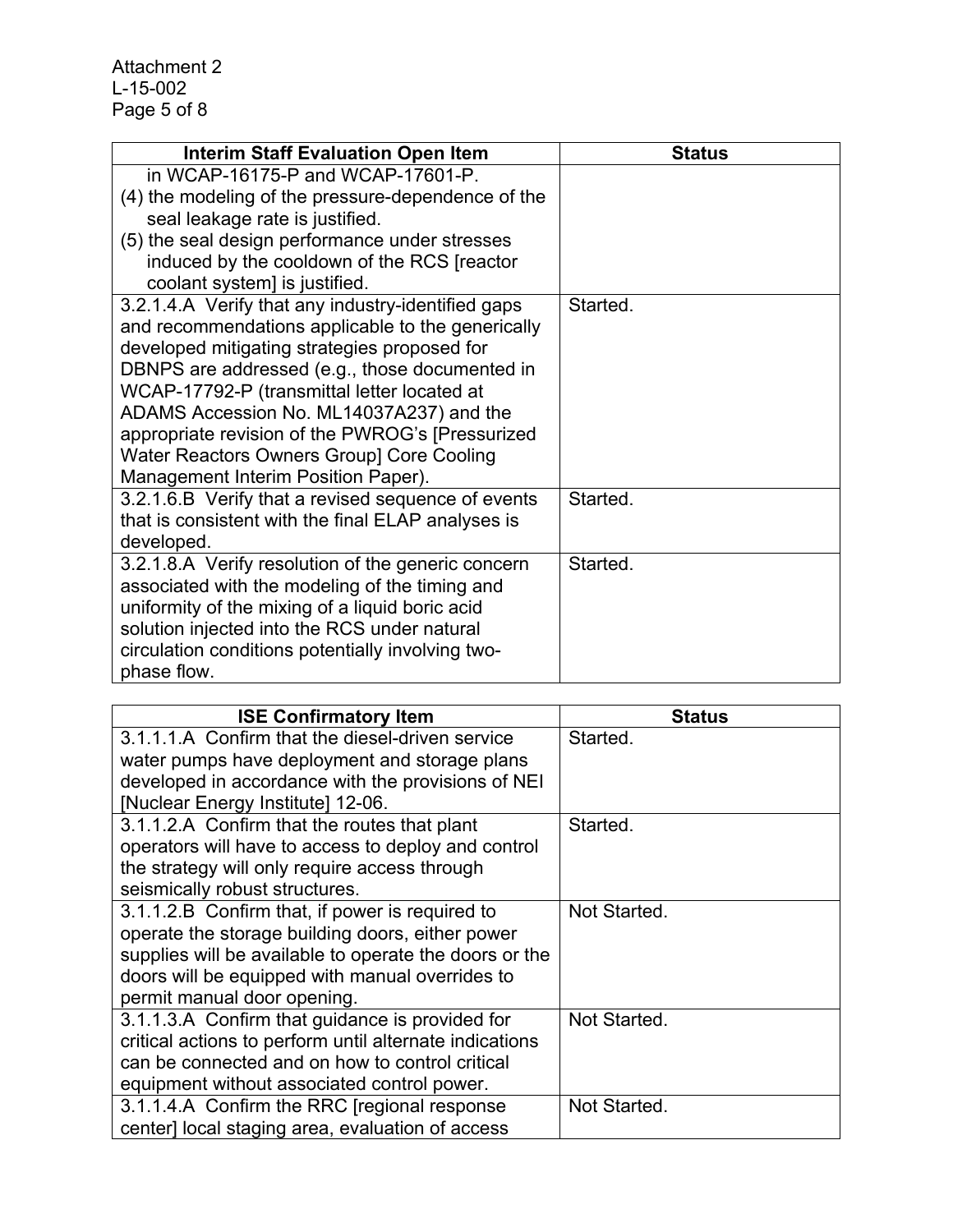| <b>ISE Confirmatory Item</b>                                                              | <b>Status</b>              |
|-------------------------------------------------------------------------------------------|----------------------------|
| routes, and method of transportation to the site.                                         |                            |
| 3.1.2.A Confirm that the licensee has identified the                                      | Started.                   |
| warning time and persistence of the external                                              |                            |
| flooding hazard.                                                                          |                            |
| 3.1.2.2.A Confirm that the licensee plans to                                              | Not Started.               |
| conform to deployment consideration 1 and 2 of NEI                                        |                            |
| 12-06, Section 6.2.3.2.                                                                   |                            |
| 3.1.3.1.A Confirm that the chosen storage locations                                       | Complete. (Described in    |
| are sufficiently separated in distance and axially                                        | August-2014 status report) |
| from the typical tornado path as compared to the                                          |                            |
| local tornado data for tornado width.                                                     |                            |
| 3.2.1.1.A Confirm that reliance on the                                                    | Started.                   |
| RELAP5/MOD2-B&W code in the ELAP analysis for                                             |                            |
| Babcock and Wilcox plants is limited to the flow                                          |                            |
| conditions prior to boiler-condenser cooling                                              |                            |
| initiation.                                                                               |                            |
| 3.2.1.1.B Confirm that the licensee has:                                                  | Started.                   |
| (1) Identified the specific analysis case(s) from                                         |                            |
| WCAP-17792-P that are being referenced as the                                             |                            |
| basis for demonstrating the acceptability of the                                          |                            |
| mitigating strategies for DBNPS, and<br>(2) Provided justification that the analyses from |                            |
| WCAP-17792-P that are being credited for                                                  |                            |
| DBNPS are adequately representative of the                                                |                            |
| actual plant design, FLEX equipment, and                                                  |                            |
| planned mitigating strategies.                                                            |                            |
| 3.2.1.1.C Confirm the continuity of natural                                               | Started.                   |
| circulation by demonstrating the adequacy of the                                          |                            |
| modeling of operator actions associated with                                              |                            |
| primary-to-secondary heat transfer.                                                       |                            |
| 3.2.1.2.B Confirm that either:                                                            | Not Started.               |
| (1) closure of valve MU38 will not be credited in the                                     |                            |
| ELAP analysis for DBNPS, or                                                               |                            |
| (2) procedures to close valve MU38 prior will be                                          |                            |
| implemented to provide assurance that its                                                 |                            |
| closure can be credited in the ELAP analysis.                                             |                            |
| 3.2.1.3.A Confirm the basis for the decay heat                                            | Started.                   |
| modeling assumptions present in the analysis                                              |                            |
| credited for DBNPS in WCAP-17792-P, which was                                             |                            |
| not available to the staff during the audit.                                              |                            |
| 3.2.1.3.B Confirm that the cooldown directed by the                                       | Not Started.               |
| DBNPS mitigating strategy is consistent with the                                          |                            |
| capability of the atmospheric vent valves.                                                |                            |
| 3.2.1.6.A Confirm licensee's hydraulic analysis                                           | Started.                   |
| supports that injecting borated water into the RCS                                        |                            |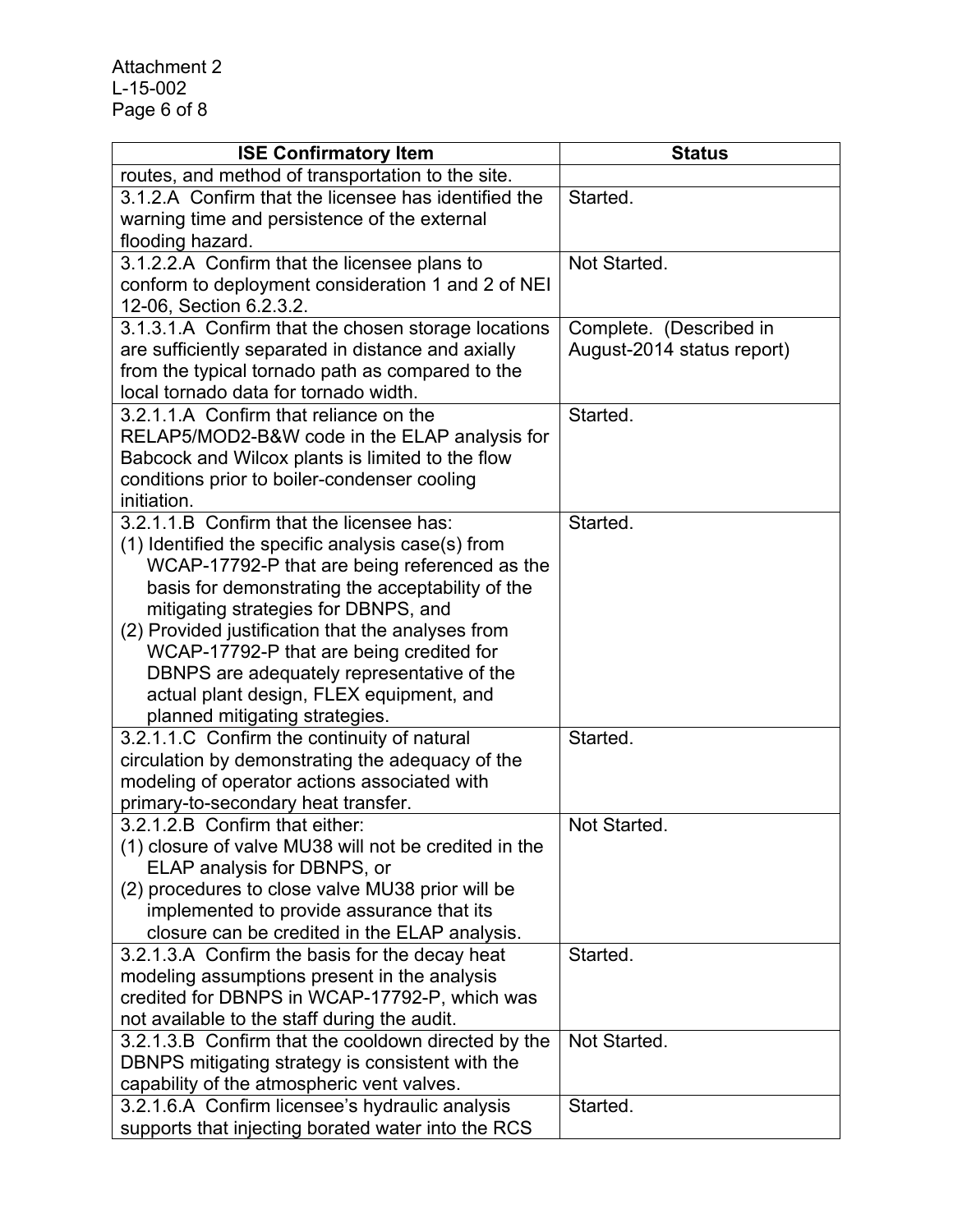Attachment 2 L-15-002 Page 7 of 8

| <b>ISE Confirmatory Item</b>                                                                           | <b>Status</b> |
|--------------------------------------------------------------------------------------------------------|---------------|
| within 6 hours after the event is initiated will                                                       |               |
| maintain subcriticality.                                                                               |               |
| 3.2.1.8.B Confirm adequate shutdown margin for                                                         | Started.      |
| <b>ELAP</b> scenarios:                                                                                 |               |
| (1) with the highest applicable reactor coolant                                                        |               |
| system leakage, and                                                                                    |               |
| (2) with no reactor coolant system leakage. In                                                         |               |
| addition, confirm that core reload calculation                                                         |               |
| procedures would ensure that these shutdown                                                            |               |
| margin calculations remain bounding for future                                                         |               |
| fuel cycles.                                                                                           |               |
| 3.2.1.8.C Confirm that adequate RCS venting                                                            | Started.      |
| capability exists to support the ELAP mitigating                                                       |               |
| strategy for DBNPS.                                                                                    |               |
| 3.2.3.A Confirm that the containment pressure and                                                      | Started.      |
| temperature after an event initiated in Modes 1                                                        |               |
| through 4 will stay at acceptable levels during<br>Phases 1, 2, and 3 and that no additional installed |               |
| equipment or operator actions are required to                                                          |               |
| maintain containment integrity.                                                                        |               |
| 3.2.4.4.A Confirm that upgrades to the site's                                                          | Started.      |
| communications systems have been completed.                                                            |               |
| 3.2.4.8.A Clarify the discrepancy between the                                                          | Started.      |
| Integrated Plan stated size of the Phase 2 FLEX                                                        |               |
| 480v [volt] portable DGs [diesel generators] (500kW                                                    |               |
| [kilowatt]) and the stated size of the Phase 2 FLEX                                                    |               |
| 480v portable DGs in response to the sizing audit                                                      |               |
| question (600kW).                                                                                      |               |
| 3.4.A Confirm that the licensee has fully addressed                                                    | Not Started.  |
| considerations (2) through (10) of NEI 12-06,                                                          |               |
| Section 12.2, Minimum Capability of Off-Site                                                           |               |
| Resources, which requires each site to establish a                                                     |               |
| means to ensure the necessary resources will be                                                        |               |
| available from off-site.                                                                               |               |

## **7 Potential Interim Staff Evaluation Impacts**

FENOC is making changes to the compliance method as documented in the OIP (Reference 1). Although the planned changes do not impact compliance with NEI 12-06, there is a potential impact on the ISE. The impact may affect the following sections: (1) Section 3.2.1, RCS Cooling and Heat Removal, and RCS Inventory Control Strategies; (2) Section 3.2.1.7, Cold Shutdown and Refueling; and (3) Section 3.2.3, Containment Functions Strategies.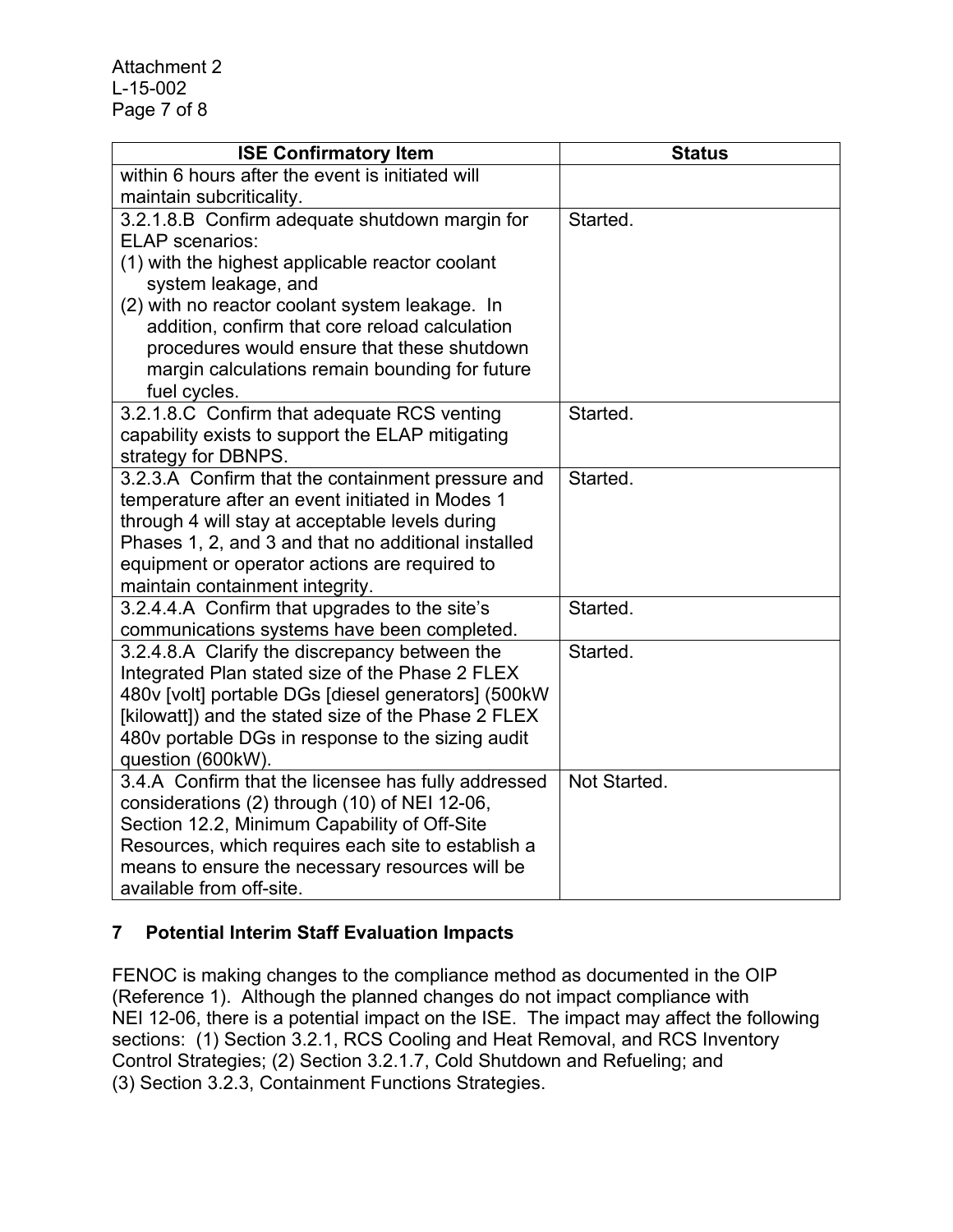Attachment 2 L-15-002 Page 8 of 8

#### **8 References**

The following references support the updates to the OIP described in this attachment.

- 1. FirstEnergy Nuclear Operating Company's (FENOC's) Overall Integrated Plan in Response to March 12, 2012 Commission Order Modifying Licenses with Regard to Requirements for Mitigation Strategies for Beyond-Design-Basis External Events (Order Number EA-12-049), dated February 27, 2013.
- 2. NRC Order Number EA-12-049, Order Modifying Licenses with Regard to Requirements for Mitigation Strategies for Beyond-Design-Basis External Events, dated March 12, 2012.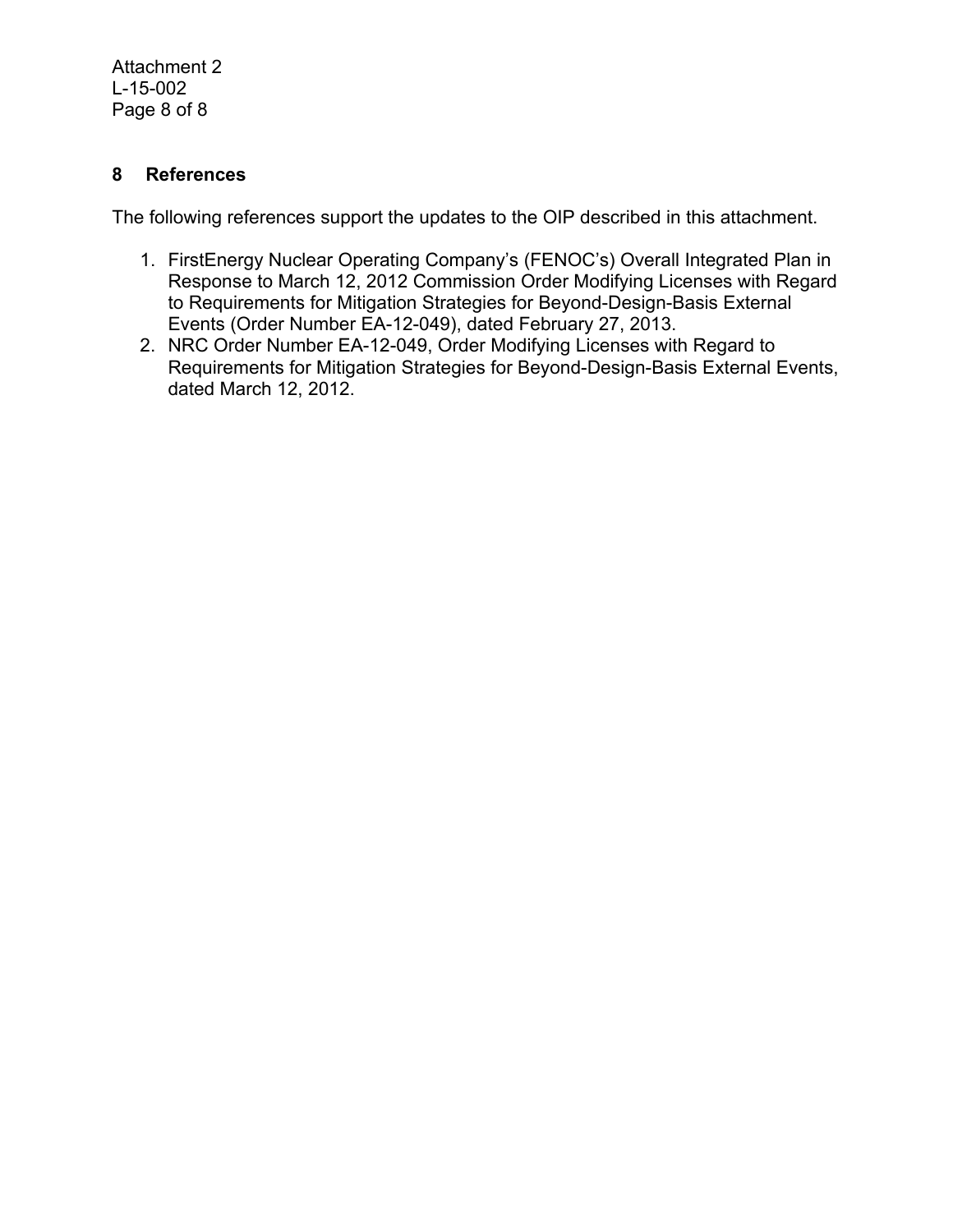### Attachment 3 L-15-002

#### Perry Nuclear Power Plant Fourth Six-Month Status Report for the Implementation of Order EA-12-049, Order Modifying Licenses with Regard to Requirements for Mitigation Strategies for Beyond-Design-Basis External Events Page 1 of 7

## **1 Introduction**

FirstEnergy Nuclear Operating Company (FENOC) developed an Overall Integrated Plan (OIP) for Perry Nuclear Power Plant (Reference 1 in Section 8), documenting the diverse and flexible strategies (FLEX), in response to Reference 2. Revision 1 of the OIP (Reference 4) was issued in September 2014. This attachment provides an update of milestone accomplishments since the last status report, including any changes to the compliance method, schedule, or need for relief/relaxation and the basis, if any.

## **2 Milestone Accomplishments**

The following milestone(s) have been completed since July 31, 2014 and are current as of January 31, 2015.

- Update 3 was submitted
- Completed staffing analysis
- Developed FLEX training plan

## **3 Milestone Schedule Status**

The following provides an update to Attachment 2 of the OIP (Reference 1). It provides the activity status of each item and whether the expected completion date has changed. The dates are planning dates subject to change as design and implementation details are developed.

The following milestones are deleted based upon Revision 1 of the Perry Nuclear Power Plant (PNPP) OIP (Reference 4):

- Develop SAMG Training Plan
- Implement SAMG Training

The following milestone is added based upon Revision 1 of the PNPP OIP:

• Install FLEX Lake Water Pumps in the Emergency Service Water Pump House

The revised milestone target completion dates do not impact the order implementation date.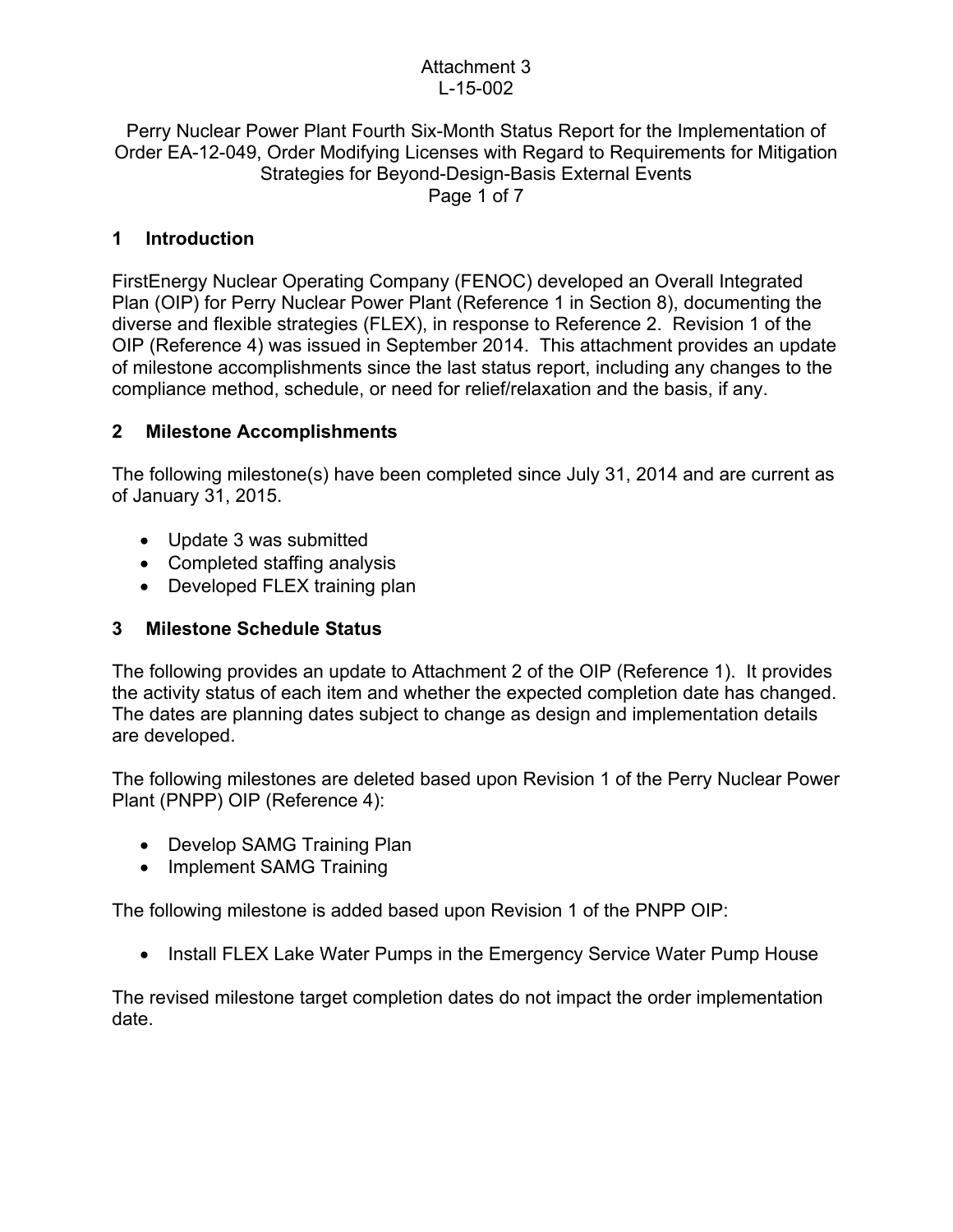| <b>Milestone</b>                                  | <b>Target</b><br><b>Completion</b><br><b>Date</b> | <b>Activity Status</b><br>(as of 1/31/15) | <b>Revised Target</b><br><b>Completion</b><br><b>Date</b> |
|---------------------------------------------------|---------------------------------------------------|-------------------------------------------|-----------------------------------------------------------|
| <b>Submit FLEX Integrated Implementation Plan</b> | 02/28/13                                          | Complete                                  |                                                           |
| <b>6 Month Status Updates</b>                     | 02/27/15                                          | <b>Started</b>                            |                                                           |
| Update 1                                          | 08/01/13                                          | Complete                                  |                                                           |
| Update 2                                          | 02/28/14                                          | Complete                                  |                                                           |
| Update 3                                          | 08/28/14                                          | Complete                                  |                                                           |
| Update 4                                          | 02/27/15                                          | Started                                   |                                                           |
| <b>FLEX Strategy Review</b>                       | May-2013                                          | Complete                                  |                                                           |
| <b>Validation</b>                                 | April-2015                                        | <b>Started</b>                            |                                                           |
| <b>Walk-throughs or Demonstrations</b>            | April-2015                                        | <b>Started</b>                            |                                                           |
| <b>Complete Staffing Analysis</b>                 | October-2014                                      | Complete                                  |                                                           |
| <b>Complete Plant Modifications</b>               | April-2015                                        | <b>Started</b>                            |                                                           |
| <b>Target plant modifications</b>                 | May-2013                                          | Complete                                  |                                                           |
| Complete on-line modifications                    | January-2015                                      | Started                                   | March-2015                                                |
| Complete 1R15 outage modifications                | April-2015                                        | Started                                   |                                                           |
| <b>FLEX Storage</b>                               | January-2015                                      | Started                                   | April-2015                                                |
| Complete Unit 2 Aux Building for storage and      |                                                   |                                           |                                                           |
| Use                                               | January-2015                                      | <b>Started</b>                            | April-2015                                                |
| Convert Diesel Building for storage and use       | January-2015                                      | Started                                   | April-2015                                                |
| <b>Convert ESW Pumphouse building Unit 2</b>      |                                                   |                                           |                                                           |
| areas for storage and use                         | January-2015                                      | <b>Started</b>                            | March-2015                                                |
| Lake (UHS) Access                                 | April-2015                                        | Started                                   |                                                           |
| Install FLEX Lake Water Pumps in the              |                                                   |                                           |                                                           |
| <b>Emergency Service Water Pump House</b>         | N/A                                               | Started                                   | April-2015                                                |
| <b>On-site FLEX Equipment</b>                     | January-2015                                      | <b>Started</b>                            | March-2015                                                |
| Ordered                                           | October-2014                                      | <b>Started</b>                            | February-2015                                             |
| Delivered                                         | January-2015                                      | Started                                   | March-2015                                                |
| <b>Off-site FLEX Equipment</b>                    | March-2015                                        | Started                                   | April-2015                                                |
| Develop Strategies with RRC**                     | January-2015                                      | Started                                   | April-2015                                                |
| Complete Near Site Staging Location (as           |                                                   |                                           |                                                           |
| needed)                                           | March-2015                                        | <b>Started</b>                            |                                                           |
| Phase 3 Site Access Strategies in Place           | November-2014                                     | <b>Started</b>                            | February-2015                                             |
| <b>Procedures</b>                                 | April-2015                                        | Started                                   |                                                           |
| Implement EPG/SAG Rev 3 Guidance                  | April-2015                                        | Started                                   |                                                           |
| Create Perry FSG                                  | October-2014                                      | Started                                   | April-2015                                                |
| <b>Implement Perry FSG</b>                        | April-2015                                        | Started                                   |                                                           |
| Define Maintenance Strategy                       | April-2015                                        | <b>Started</b>                            |                                                           |
| <b>Training</b>                                   | March-2015                                        | Started                                   | April-2015                                                |
| Develop EOP Training Plan                         | January-2014                                      | Complete                                  |                                                           |
| <b>Implement EOP Training</b>                     | March-2015                                        | Started                                   | April-2015                                                |
| Develop FLEX Training Plan                        | August-2014                                       | Complete                                  |                                                           |
| <b>Implement FLEX Training</b>                    | March-2015                                        | Started                                   |                                                           |
| <b>Submit Completion Report</b>                   | June-2015*                                        | <b>Not Started</b>                        |                                                           |

\* Submittal of completion report occurs after end of refueling outage.

\*\* Regional Response Center (RRC) is now called National SAFER Response Center (NSRC)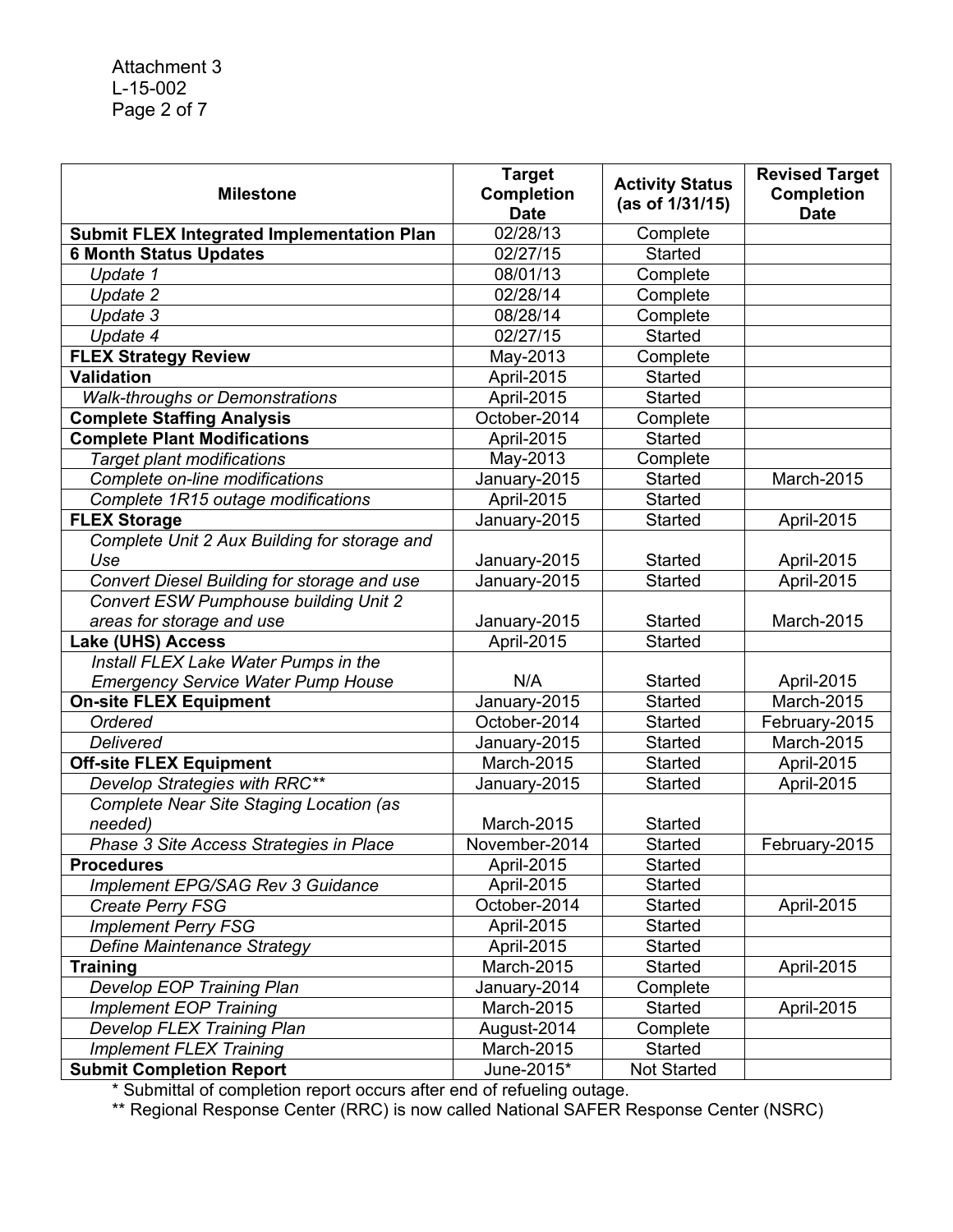#### **4 Changes to Compliance Method**

There are no changes to the compliance method as documented in the OIP (Reference 4).

#### **5 Need for Relief/Relaxation and Basis for the Relief/Relaxation**

FENOC expects to comply with the order implementation date. Relief/relaxation is not required at this time.

### **6 Open Items from Overall Integrated Plan and Interim Staff Evaluation**

The following tables provide a summary of the open items documented in the OIP or the Interim Staff Evaluation (ISE) (Reference 3) and the status of each item.

|     | <b>Overall Integrated Plan Open Item</b> | Status |
|-----|------------------------------------------|--------|
| N/A |                                          |        |

| <b>Interim Staff Evaluation Open Item</b>         | <b>Status</b>                |
|---------------------------------------------------|------------------------------|
| 3.2.1.7.A FENOC has not indicated their intent to | Complete. (Described in      |
| follow the provisions of the NRC-endorsed NEI     | February-2014 status report) |
| position paper on Shutdown/Refueling Modes that   |                              |
| describes how licensees will develop and maintain |                              |
| an appropriate plan for mitigating strategies     |                              |
| capability in all plant modes (ADAMS Accession    |                              |
| Nos. ML13273A514 and ML13267A382). FENOC          |                              |
| should either confirm that PNPP will follow the   |                              |
| endorsed guidance, or provide an alternate        |                              |
| approach acceptable to the NRC staff.             |                              |

| <b>ISE Confirmatory Item</b>                         | <b>Status</b>             |
|------------------------------------------------------|---------------------------|
| 3.1.1.3.A FENOC indicated that the gravity           | Complete. (Provided in    |
| discharge system passively performs the mitigation   | December-2014 site audit) |
| of groundwater intrusion. It was not clear how the   |                           |
| passive portion of this system will maintain         |                           |
| groundwater elevation below the 590 foot elevation   |                           |
| with no pumping power when the flood level around    |                           |
| the plant may be at the 620 foot elevation. The      |                           |
| licensee needs justification for groundwater         |                           |
| mitigation during flooding conditions.               |                           |
| 3.1.1.4.A With regard to offsite resources, the      | Complete. (Provided in    |
| licensee will develop a plan that will address the   | December-2014 site audit) |
| logistics for equipment transportation, area set up, |                           |
| and other needs for ensuring the equipment and       |                           |
| commodities to sustain the site's coping strategies. |                           |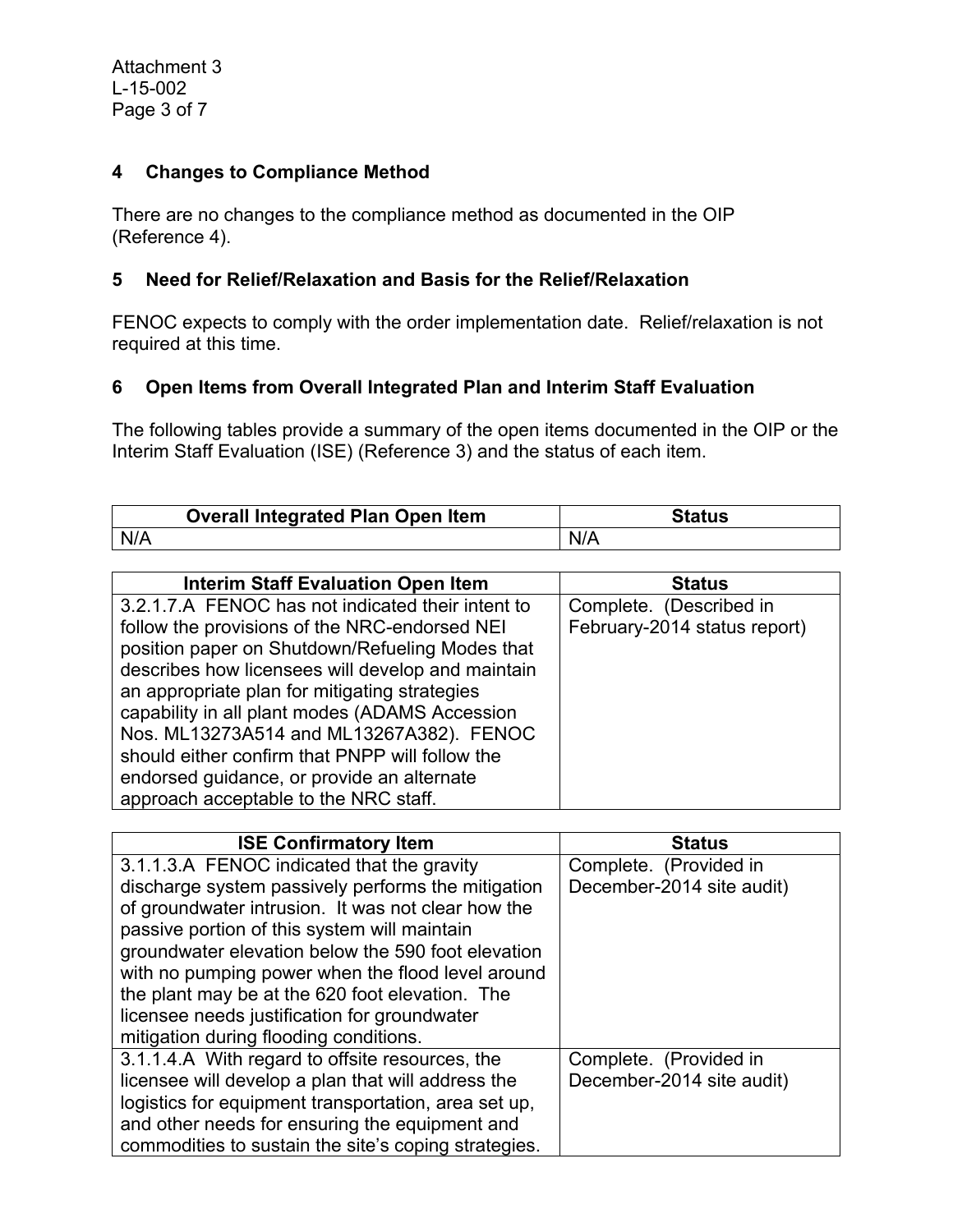Attachment 3 L-15-002 Page 4 of 7

| <b>ISE Confirmatory Item</b>                          | <b>Status</b>                    |
|-------------------------------------------------------|----------------------------------|
| 3.1.2.1.A During the audit, the licensee was          | Complete. This item pertained    |
| requested to provide the elevations of FLEX           | to OIP, Revision 0, which        |
| equipment that will be deployed or staged across      | included the plan to build a new |
| the site. In response, the licensee stated that the   | FLEX storage building. The       |
| flooding re-analysis will need to be reviewed to      | strategies in OIP, Revision 1,   |
| determine the potential impacts. Confirm the          | utilize existing buildings for   |
| location of FLEX equipment that will be deployed or   | storage.                         |
| staged is finalized with that consideration.          |                                  |
| 3.2.1.1.A Benchmarks must be identified and           | Started.                         |
| discussed which demonstrate that Modular Accident     |                                  |
| Analysis Program (MAAP) is an appropriate code        |                                  |
| for the simulation of an ELAP [extended loss of AC    |                                  |
| power] event at PNPP, Unit 1, consistent with the     |                                  |
| NRC endorsement of the industry position paper on     |                                  |
| MAAP (ADAMS Accession No. ML13275A318).               |                                  |
| 3.2.1.1.B Confirm that the collapsed reactor          | Started.                         |
| pressure vessel level remains above Top of Active     |                                  |
| Fuel and the reactor coolant system cool down rate    |                                  |
| is within technical specifications limits.            |                                  |
| 3.2.1.1.C Confirm that MAAP is used in                | Started.                         |
| accordance with Sections 4.1, 4.2, 4.3, 4.4, and 4.5  |                                  |
| of the June 2013 position paper.                      |                                  |
| 3.2.1.1.D Confirm that, in using MAAP, the licensee   | Started.                         |
| identifies and justifies the subset of key modeling   |                                  |
| parameters cited from Tables 4-1 through 4-6 of the   |                                  |
| "MAAP Application Guidance, Desktop Reference         |                                  |
| for Using MAAP Software, Revision 2" (Electric        |                                  |
| Power Research Institute Report 1020236).             |                                  |
| 3.2.1.2.A Calculations prepared in support of the     | Started.                         |
| licensee's Integrated Plan determined the required    |                                  |
| Phase 1 flow rate needed to stabilize boil-off, using |                                  |
| suppression pool water, was well within the RCIC      |                                  |
| [reactor core isolation cooling] System injection     |                                  |
| capacity of 700 gallons per minute. The licensee      |                                  |
| indicated that further information regarding the      |                                  |
| specific assumptions and calculations for             |                                  |
| quantification of inventory losses are captured in    |                                  |
| proprietary analysis used for Integrated Plan         |                                  |
| preparation. The licensee should demonstrate          |                                  |
| adequate RCIC capacity.                               |                                  |
| 3.2.1.3.A The licensee stated that Boiling Water      | Started.                         |
| <b>Reactor Owners Group Emergency Procedure</b>       |                                  |
| Guideline/Severe Accident Guideline, Revision 3,      |                                  |
| would allow the temperature limit of the suppression  |                                  |
| pool to be exceeded. The licensee should              |                                  |
| demonstrate why exceeding this temperature limit is   |                                  |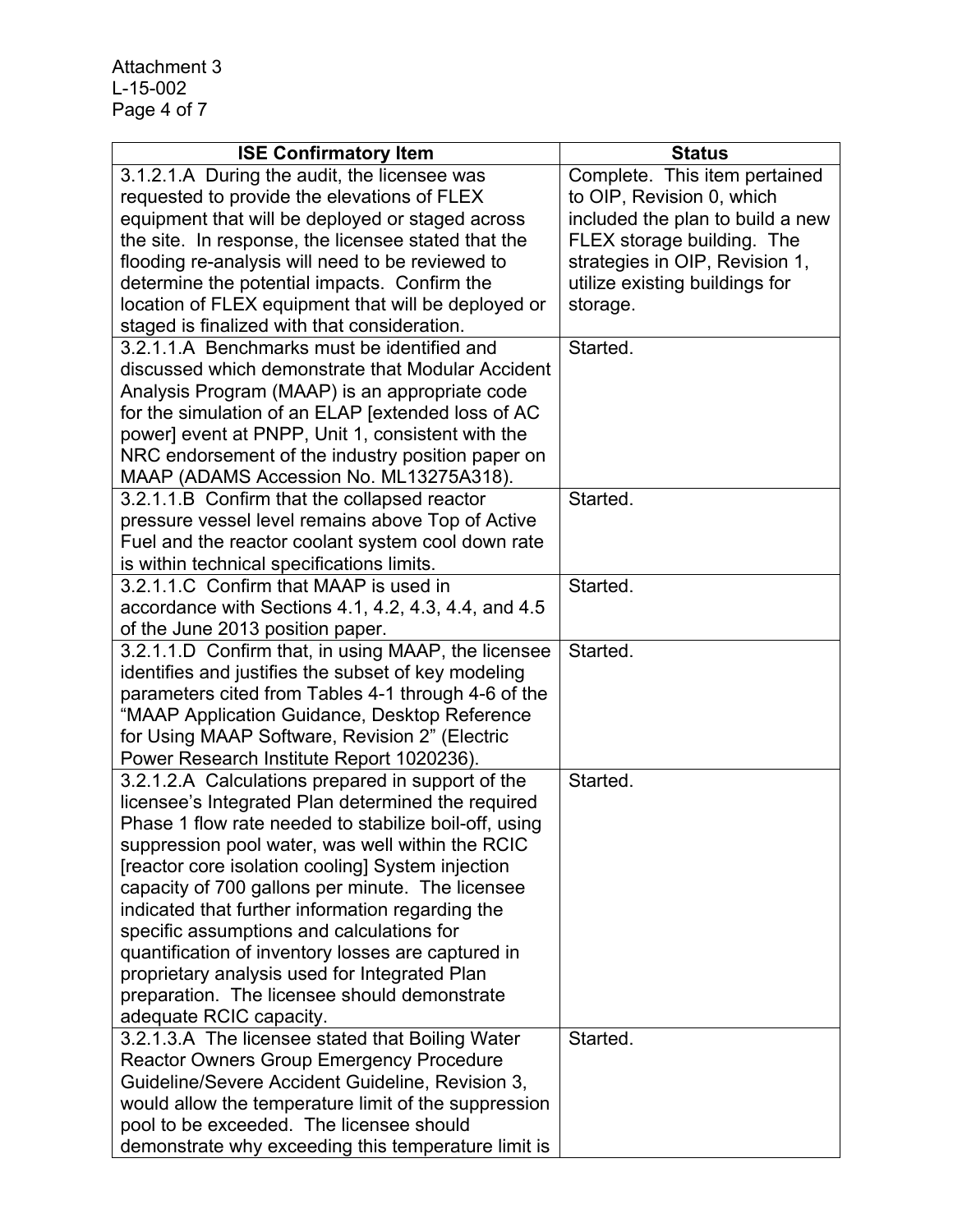| <b>ISE Confirmatory Item</b>                                                                                                                                                                                                                                                                                                                                                                                                                 | <b>Status</b>                                                                                                                                                                                               |
|----------------------------------------------------------------------------------------------------------------------------------------------------------------------------------------------------------------------------------------------------------------------------------------------------------------------------------------------------------------------------------------------------------------------------------------------|-------------------------------------------------------------------------------------------------------------------------------------------------------------------------------------------------------------|
| acceptable for PNPP.                                                                                                                                                                                                                                                                                                                                                                                                                         |                                                                                                                                                                                                             |
| 3.2.3.A Confirm that containment response<br>calculation is completed, commensurate with the<br>level of detail contained in GE Hitachi Report<br>NEDC-33771P/NEDO-33771, Revision 1, "GEH<br>Evaluation of FLEX Implementation Guidelines,"                                                                                                                                                                                                 | Started.                                                                                                                                                                                                    |
| ADAMS Accession No. ML130370742.<br>3.2.3.B The licensee should provide results from<br>the successful completion of the evaluations and<br>possible modifications which demonstrate that the                                                                                                                                                                                                                                                | Started.                                                                                                                                                                                                    |
| Suppression Pool Cleanup pump and piping are<br>seismically "robust".                                                                                                                                                                                                                                                                                                                                                                        |                                                                                                                                                                                                             |
| 3.2.4.2.A It is not clear that (1) the assumed<br>temperatures of the various critical rooms, e.g.,<br>RCIC Room and Control Room, are adequately<br>evaluated for the potentially high temperature that<br>may occur in these areas or that (2) time critical<br>actions are not required to be taken to maintain<br>equipment functionality or personnel habitability<br>limits. Confirm that these analyses/evaluations are<br>completed. | Started.                                                                                                                                                                                                    |
| 3.2.4.2.B The licensee provided insufficient<br>information on monitoring temperatures and<br>hydrogen concentration levels in the battery rooms<br>to ensure temperature and hydrogen concentration<br>level are within acceptable level. Confirm that<br>battery room temperature and hydrogen<br>concentration remain acceptable.                                                                                                         | Started.                                                                                                                                                                                                    |
| 3.2.4.4.A Confirm that the proposed<br>communications upgrades in the licensee's<br>communications assessment are completed as<br>planned.                                                                                                                                                                                                                                                                                                   | Complete. (Provided in<br>December-2014 site audit)                                                                                                                                                         |
| 3.2.4.7.A The licensee should confirm that the<br>quality of water injected into the reactor pressure<br>vessel supports and maintains acceptable long term<br>core cooling.                                                                                                                                                                                                                                                                 | Complete. This item pertained<br>to OIP, Revision 0, which<br>included the plan to draw lake<br>water from the barge slip area<br>through dry hydrants. This<br>strategy was changed in OIP,<br>Revision 1. |
| 3.2.4.8.A During the audit process, the licensee<br>indicated that the basis for the minimum bus voltage<br>for Division 1 and Division 2 battery systems is the<br>coil voltage required to operate the 4160 volt ac<br>breakers (diesel generator output breakers) on the<br>divisional busses and operation of Automatic                                                                                                                  | Started.                                                                                                                                                                                                    |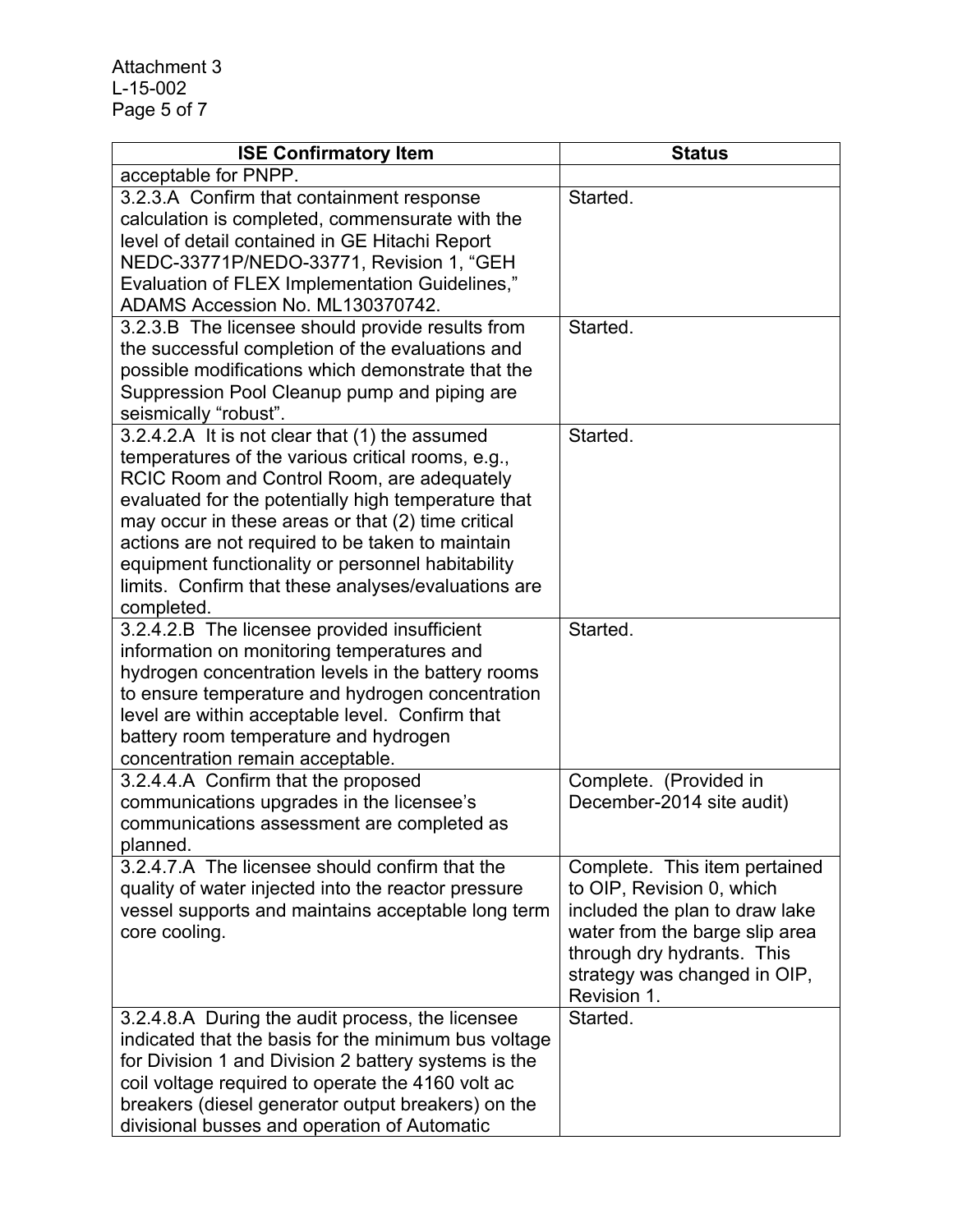| <b>ISE Confirmatory Item</b>                                                                              | <b>Status</b>                    |
|-----------------------------------------------------------------------------------------------------------|----------------------------------|
| Depressurization System SRV [safety relief valve]                                                         |                                  |
| solenoids. Confirm that the battery loading                                                               |                                  |
| analyses considers the appropriate minimum                                                                |                                  |
| voltage.                                                                                                  |                                  |
| 3.2.4.8.B The applicable electrical drawing(s)                                                            | Complete. (Provided in           |
| provided during the audit process were not legible.                                                       | December-2014 site audit)        |
| The licensee should provide a legible copy of                                                             |                                  |
| electrical drawings for NRC staff review.                                                                 |                                  |
| 3.2.4.8.C During the audit, the licensee indicated a                                                      | Complete. This item pertained    |
| total load of 429 kilowatts for the FLEX diesel                                                           | to OIP, Revision 0. The load     |
| generator which does not appear to match the total                                                        | and total kilowatts for the load |
| sum of all the loads provided during the audit. The                                                       | changed in OIP, Revision 1.      |
| licensee should explain and/or resolve this                                                               |                                  |
| discrepancy.                                                                                              |                                  |
| 3.2.4.9.A With respect to refueling of deployed                                                           | Started.                         |
| equipment, PNPP is currently evaluating the                                                               |                                  |
| feasibility of either procuring a fuel trailer (trailer<br>mounted tank with on-board pump mechanism), or |                                  |
| mounting a fuel tank within the bed of a heavy-duty                                                       |                                  |
| truck, with appropriate pumping mechanisms. The                                                           |                                  |
| licensee shoud provide a description of the final                                                         |                                  |
| plans for refueling once these evaluations are                                                            |                                  |
| complete.                                                                                                 |                                  |
| 3.2.4.10.A The licensee should provide the battery                                                        | Started.                         |
| dc load profile with the required loads for the                                                           |                                  |
| mitigating strategies to maintain core cooling,                                                           |                                  |
| containment, and spent fuel pool cooling.                                                                 |                                  |
| 3.2.4.10.B The licensee shoud provide the final                                                           | Started.                         |
| load shedding procedure for review when it is                                                             |                                  |
| completed.                                                                                                |                                  |
| 3.4.A The licensee did not address considerations                                                         | Started.                         |
| 2 through 10 of NEI 12-06, Section 12.2, regarding                                                        |                                  |
| offsite resources. This information should be                                                             |                                  |
| confirmed and documented.                                                                                 |                                  |

# **7 Potential Interim Staff Evaluation Impacts**

FENOC made changes to the compliance method as documented in the original OIP (Reference 1). These changes were provided in Revision 1 of the OIP (Reference 4). No additional changes were made since the issuance of Revision 1. Although the changes made in Revision 1 did not impact compliance with NEI 12-06, there was an impact on the ISE (Reference 3). There are no additional potential impacts on the ISE at this time.